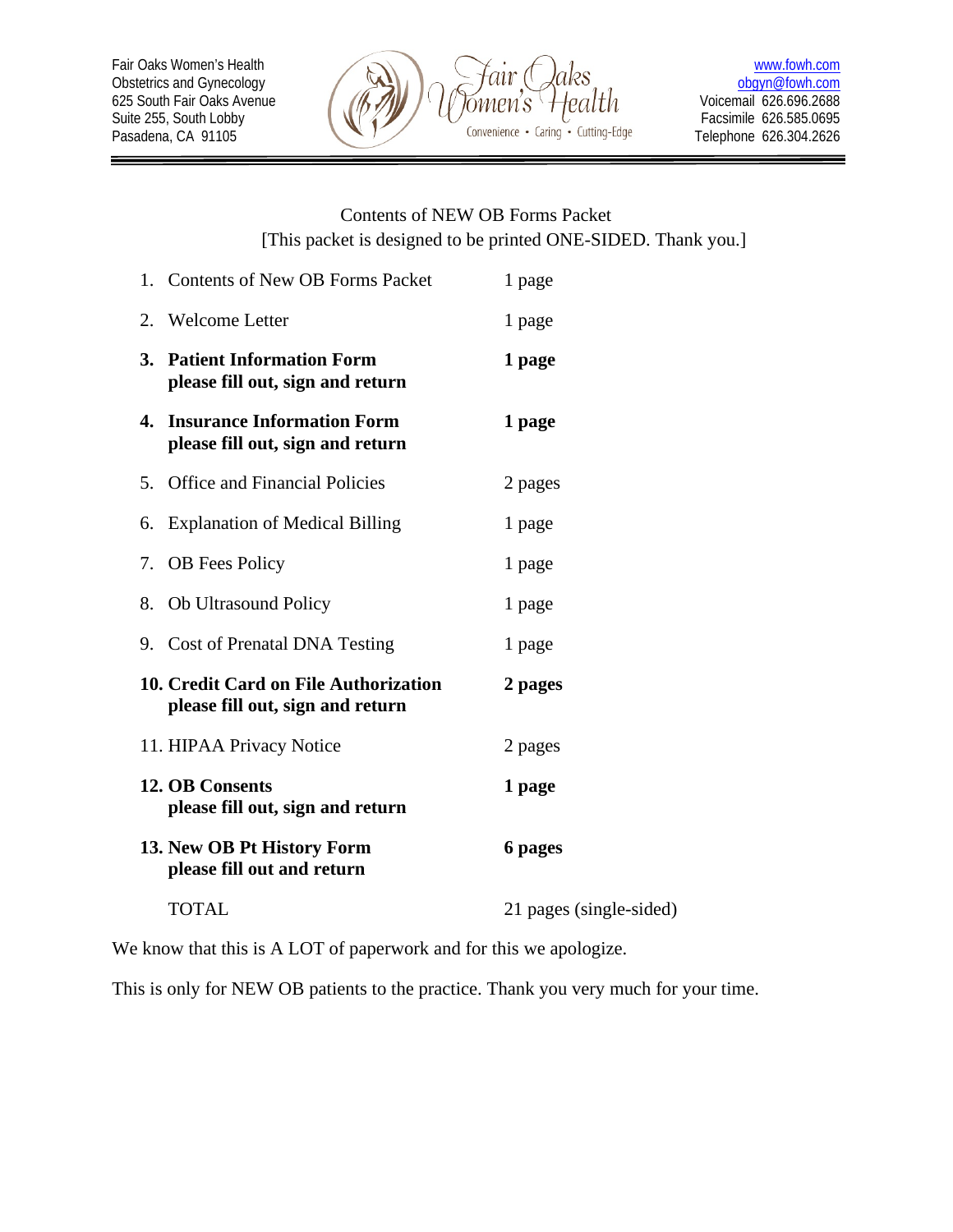

# **WELCOME TO OUR PRACTICE**

Thank you for choosing Fair Oaks Women's Health for your ob/gyn medical care! In preparation for your upcoming appointment, we would like you to get a head start with some of the paperwork and also tell you a bit about our practice. Our services include comprehensive medical care for women of all ages, including well woman exams, contraception, STD testing, routine and high-risk prenatal care and delivery, bio-identical hormone therapy, menopause management, gynecologic and laparoscopic surgery and more. We also have the MonaLisa Touch® vaginal laser used to successfully treat vaginal dryness and painful intercourse due to loss of estrogen from menopause.

### **COVID-19**

At the time of writing this letter, we are nearing then end of the COVID-19 pandemic. Many things have returned close to a normal state in terms of hospital and office policies, services and visitation guidelines, but some restrictions remain. The materials presented to you are meant to reflect "normal" policies and services and some of these may not apply during the pandemic. We apologize for any discrepancies between what you read in our documents and what is taking place currently.

### **EMR (electronic medical record)**

Our practice uses a computerized health record, called an EMR. It takes time to enter your information into the computer. It would be very helpful if you would complete your New Patient forms and then mail (or fax or e-mail) them to us before your appointment. If you do not send these forms, your visit could be delayed while we update the computer before you see the doctor. Email your forms to: [obgyn@fowh.com.](mailto:obgyn@fowh.com)

### **We charge for a "no-show"**

Please call us at least 24 hrs in advance if you are unable to keep your appointment. There is a \$25 charge for a no-show appointment (waived if you make and keep the next appointment). When you do not show up or call ahead to cancel, we lose the chance for another patient to get that appointment time.

### **Please arrive early for your FIRST appointment**

It takes time time to enter or update your personal, insurance and health information. At your first visit we scan your driver's license and insurance card for entry into our EMR. *We guarantee to keep all of your personal information private.* This is the law (a Federal law called HIPAA).

### **Parking – we do not validate**

Please note that you pay the cashier BEFORE returning to your car. To save money (but with a little more walking) some patients park in the Huntington Hospital EAST Parking structure, a building just south of ours. The entrance is off Fairmount Ave. across from the Emergency Dept.

### **Lab**

For your convenience, we have an on-site lab, called Primex. This is where most of our standard lab tests are run. Primex is a separate entity and is not affiliated with our practice in any way. Not all insurance plans contract with Primex. It is your responsibility to know which lab your insurance is contracted with.

### *If your insurance requires you to use a different lab please let us know.*

### **Marina's Oasis Medi-Spa**

Marina's Oasis, our on-site medical aesthetics center, provides a wide range of non-invasive corrective services to enhance the health and appearance of your skin. For more information please call Marina Jick, MSN, FNP at 626-MY-OASIS (626-696-2747) or go to [www.marinasoasis.com.](http://www.marinasoasis.com/)

> Feel free to call us at any time if you have any questions. Call (626) 304-2626. Thank you for trusting us with your medical care. We look forward to seeing you!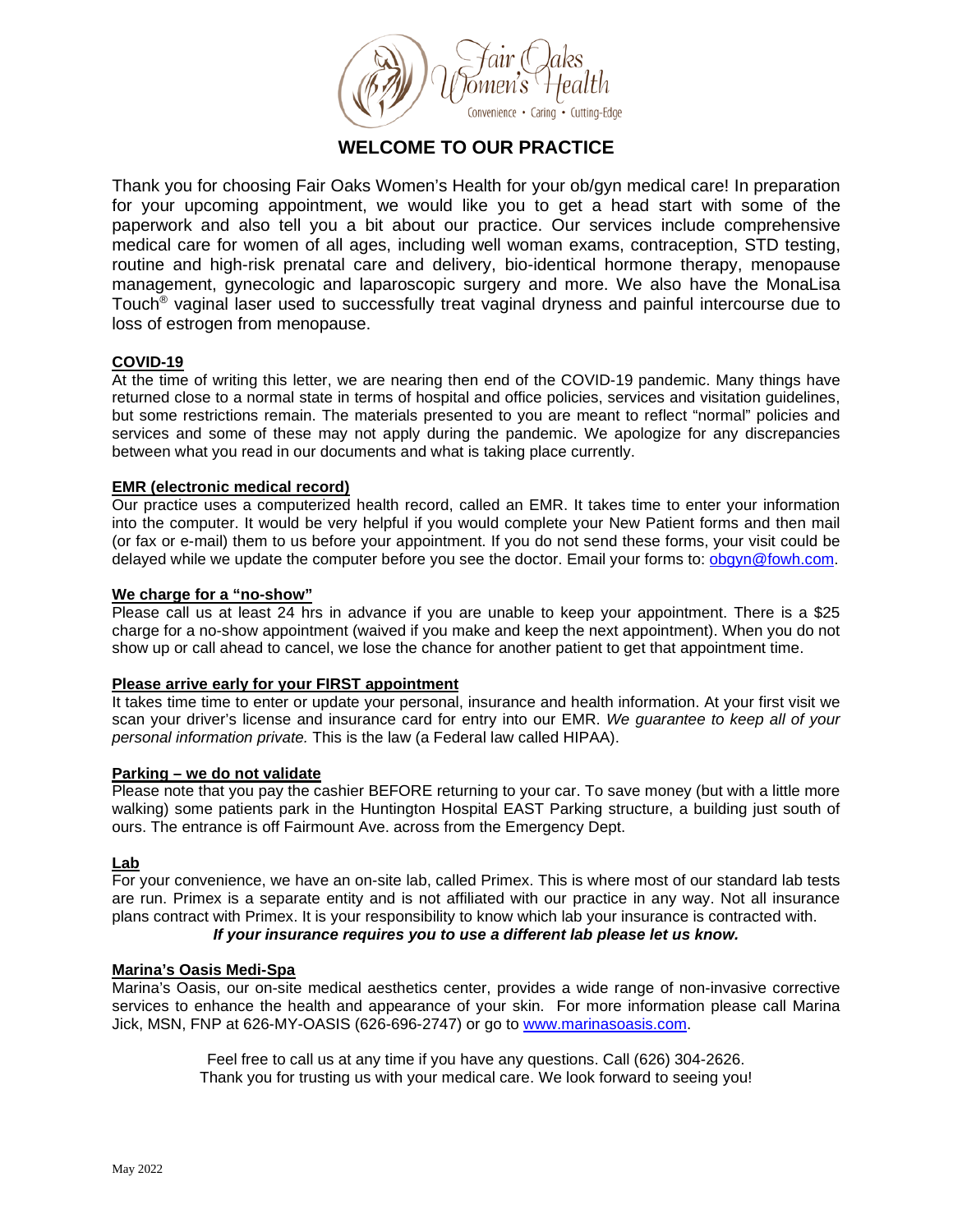

# **PATIENT INFORMATION FORM**

Please take a few minutes to complete this form. There may be times when it is urgent that we contact you, so please try to be as complete and accurate as possible, especially with phone numbers. Thank you very much. All information provided is completely confidential.

| DATE TODAY ________________________________                                                                  |                                                                                                      |  |  |
|--------------------------------------------------------------------------------------------------------------|------------------------------------------------------------------------------------------------------|--|--|
|                                                                                                              |                                                                                                      |  |  |
|                                                                                                              | PREFERRED FIRST NAME _______________________________DATE OF BIRTH __________________________________ |  |  |
|                                                                                                              |                                                                                                      |  |  |
|                                                                                                              |                                                                                                      |  |  |
|                                                                                                              |                                                                                                      |  |  |
| PREFERRED Ph# WEEKDAYS (CIRCLE ONE): HOME MOBILE WORK                                                        |                                                                                                      |  |  |
|                                                                                                              |                                                                                                      |  |  |
|                                                                                                              |                                                                                                      |  |  |
| Optional - We invite you to share your race, ethnicity, sexual orientation, and gender identity information: |                                                                                                      |  |  |
|                                                                                                              |                                                                                                      |  |  |
| SEXUAL ORIENTATION ______________________GENDER IDENTITY _______________________                             |                                                                                                      |  |  |
|                                                                                                              |                                                                                                      |  |  |
|                                                                                                              |                                                                                                      |  |  |
|                                                                                                              |                                                                                                      |  |  |
|                                                                                                              |                                                                                                      |  |  |
|                                                                                                              |                                                                                                      |  |  |
|                                                                                                              |                                                                                                      |  |  |
| (If you are married/committed, may we have your spouse/sig other information)                                |                                                                                                      |  |  |
|                                                                                                              |                                                                                                      |  |  |
|                                                                                                              |                                                                                                      |  |  |
|                                                                                                              |                                                                                                      |  |  |
|                                                                                                              |                                                                                                      |  |  |
|                                                                                                              |                                                                                                      |  |  |
|                                                                                                              |                                                                                                      |  |  |
|                                                                                                              |                                                                                                      |  |  |
|                                                                                                              |                                                                                                      |  |  |
|                                                                                                              |                                                                                                      |  |  |
|                                                                                                              |                                                                                                      |  |  |
|                                                                                                              |                                                                                                      |  |  |
|                                                                                                              |                                                                                                      |  |  |
| Please sign below if you give us permission to message you (such as test results) via voice mail or e-mail:  |                                                                                                      |  |  |
|                                                                                                              |                                                                                                      |  |  |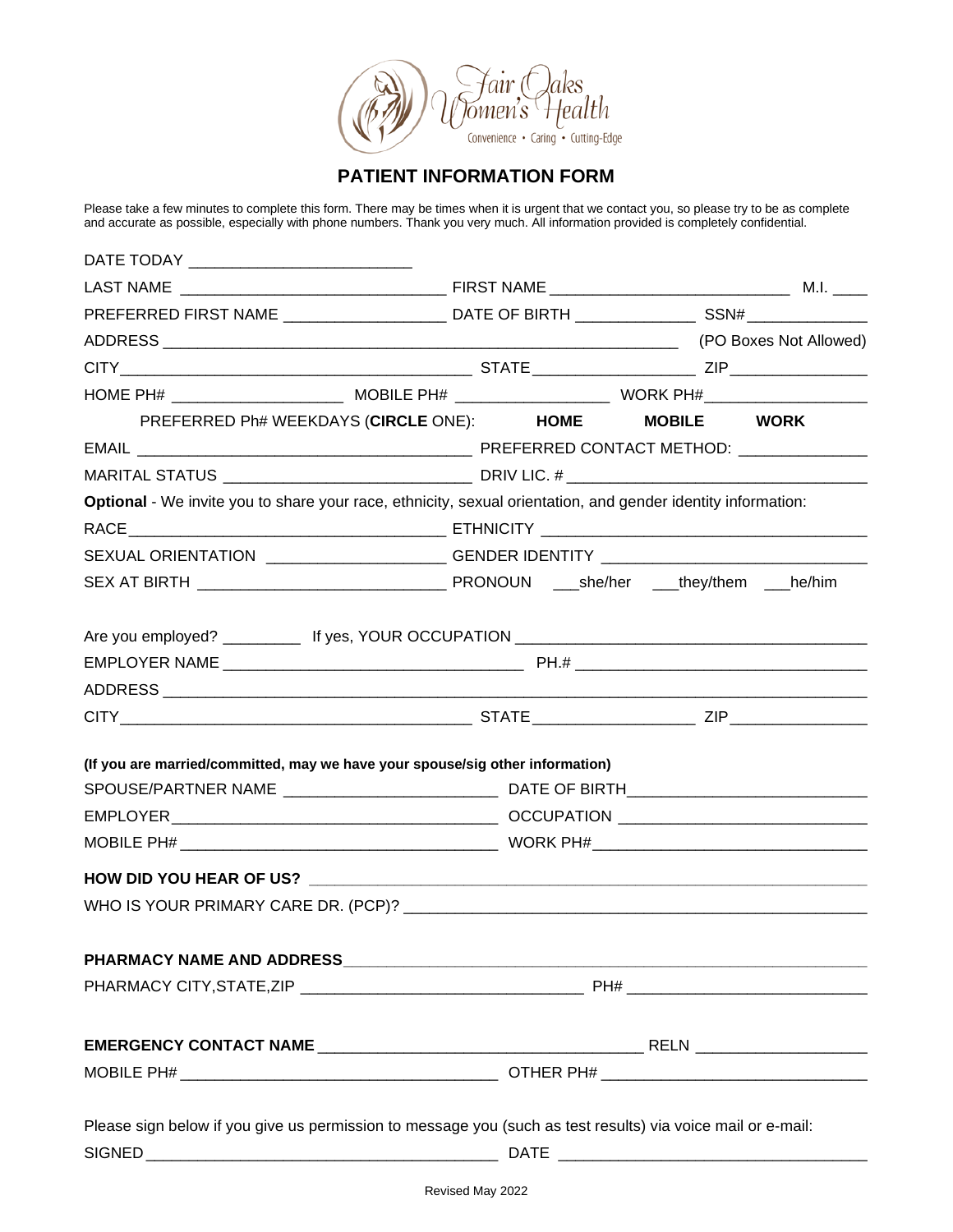625 South Fair Oaks Avenue<br>Suite 255, South Lobby



Telephone 626.304.2626

# **INSURANCE INFORMATION FORM**

Please take a few minutes to complete this form. All information provided is completely confidential. Thank you. We use this information only for medical insurance verification and billing.

| I am insured under my own plan                                 | am insured under someone else's plan                                                              |
|----------------------------------------------------------------|---------------------------------------------------------------------------------------------------|
|                                                                |                                                                                                   |
|                                                                |                                                                                                   |
|                                                                |                                                                                                   |
|                                                                |                                                                                                   |
|                                                                |                                                                                                   |
|                                                                | NAME OF POLICY HOLDER (GUARANTOR): □ MYSELF or ________________________________                   |
|                                                                |                                                                                                   |
|                                                                |                                                                                                   |
|                                                                |                                                                                                   |
|                                                                |                                                                                                   |
|                                                                |                                                                                                   |
|                                                                |                                                                                                   |
|                                                                |                                                                                                   |
|                                                                | TYPE OF INSURANCE: INDEMNITY   PPO   POS   EPO   MEDICARE                                         |
|                                                                | <b>RELEASE OF INFORMATION</b>                                                                     |
| insurance carrier(s) concerning my medical care and treatment. | By signing below, I authorize Fair Oaks Women's Health to furnish all necessary information to my |
|                                                                |                                                                                                   |
| <b>SIGNATURE</b>                                               |                                                                                                   |

Insurance Verification

\_\_\_\_\_\_\_\_\_\_\_\_\_\_\_\_\_\_\_\_\_\_\_\_\_\_\_\_\_\_\_\_\_\_\_\_\_\_\_\_\_\_\_\_\_\_\_\_\_\_\_\_\_\_\_\_\_\_\_\_\_\_\_\_\_\_\_\_\_\_\_\_\_\_\_\_\_\_\_\_\_\_\_

\_\_\_\_\_\_\_\_\_\_\_\_\_\_\_\_\_\_\_\_\_\_\_\_\_\_\_\_\_\_\_\_\_\_\_\_\_\_\_\_\_\_\_\_\_\_\_\_\_\_\_\_\_\_\_\_\_\_\_\_\_\_\_\_\_\_\_\_\_\_\_\_\_\_\_\_\_\_\_\_\_\_\_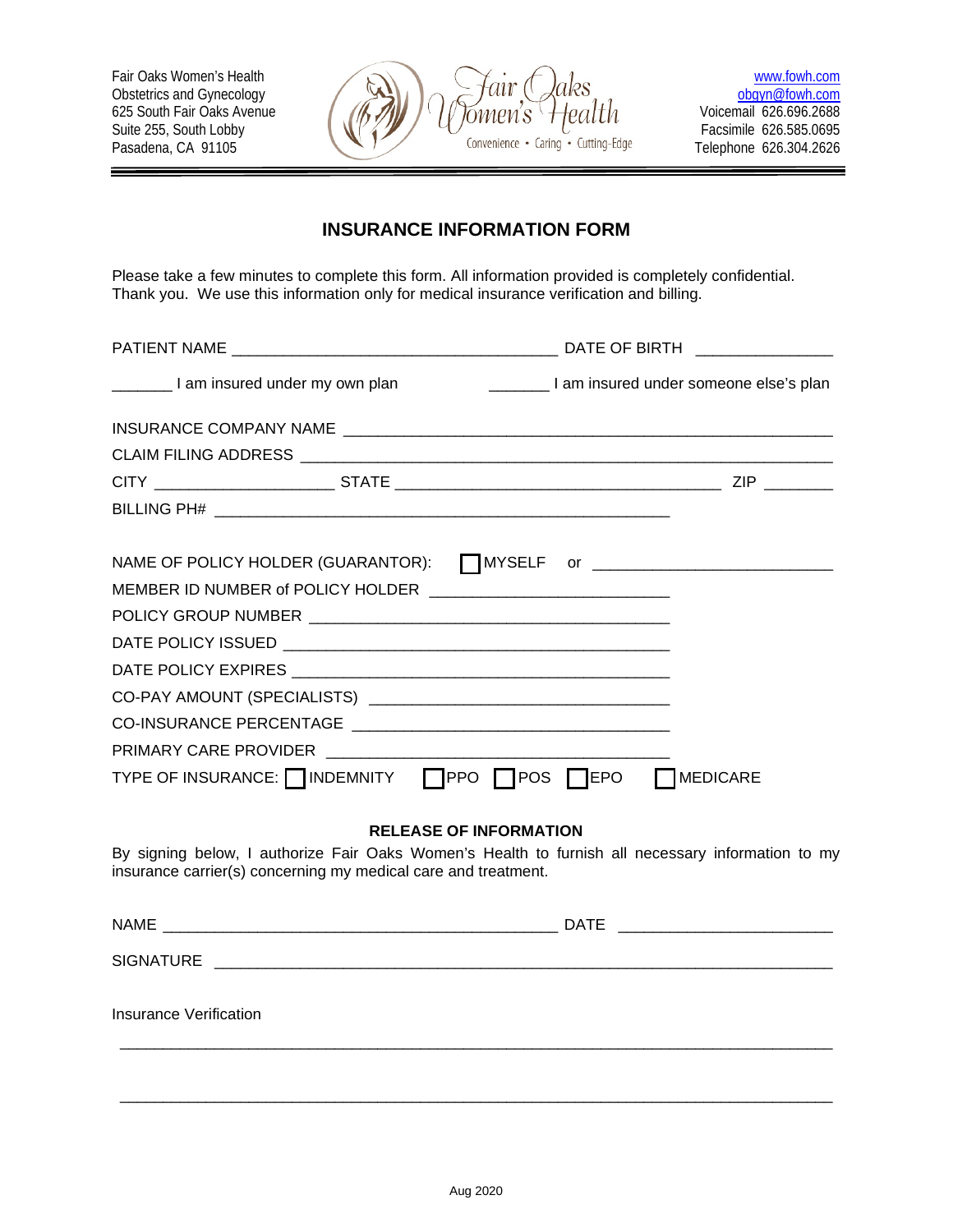625 South Fair Oaks Avenue<br>Suite 255. South Lobby



Telephone 626.304.2626

# **OFFICE and FINANCIAL POLICIES**

We would like to thank you for choosing Fair Oaks Women's Health as your women's health care provider. This document explains our current office and financial policies. It is important that you read and agree to these policies.

**No-Shows:** If you cannot keep your scheduled Gyn appointment, please call our office at least 24 hours in advance to reschedule. This will allow us to offer that time to another patient. Failure to give 24 hours cancellation notice or failure to keep your scheduled appointment is a no-show and may result in a charge of \$25. This fee may be waived depending on your circumstances and will be waived if you make and keep your next appt.

**Late Arrivals:** You are expected to arrive on time for your scheduled appointments. New patients should plan to arrive 30 minutes early to allow for completing forms and updating your electronic medical record in the computer. If you are more than 15 minutes late, we may have to reschedule your appointment.

**Financial Responsibility:** Any patient over the age of 18, or an emancipated minor, will be held financially responsible for all charges incurred. For minors, the parent who accompanies the minor for their visit will be financially responsible for all charges incurred.

**Insured Patients:** Please bring your insurance card with you to your appointment. If your insurance plan requires an office visit co-pay, this will be collected at the time of service. The copay cannot be waived by our office; it is a requirement placed on us by your insurance carrier. You are financially responsible for any co-insurance, deductible or non-covered service. If you are a member of a health plan that Fair Oaks Women's Health participates with, we will submit a claim to your insurance company on your behalf. You must provide us accurate and up-to-date information about your policy, and you agree to update us as soon as possible if anything changes.

**Uninsured Patients:** Payment in full will be due at the time of service. If you are unable to pay your balance in full, you will need to make arrangements with our Office Manager.

**Unpaid copay at time of service:** I agree to pay a \$10.00 administrative fee if I fail to pay my copay at the time of service.

**Large Deductibles:** Patients with large deductibles may be asked to pre-pay a portion of their medical expenses (for example, pregnancy or gyn surgery patients).

**Balance Due:** Once we have received payment along with an Explanation of Benefits (EOB) from your insurance plan, you will receive a statement from our office indicating what your insurance has paid. Any remaining balance will then be due and payable.

**Credit Card Authorization:** I agree that Fair Oaks Women's Health may charge my credit card on file for the balance due when they receive a copy of the EOB. If the balance due is more than \$200.00, I will receive a courtesy call prior to my card being charged.

**Medicare Patients:** You are personally responsible for your deductible, co-insurance and any services that Medicare deems as "Medically Unnecessary". Medicare patients may also be asked to sign an Advanced Beneficiary Notice (ABN) form.

**Returned Checks:** A \$25 fee will be charged for any check returned for insufficient funds. After that, only cash or credit cards will be accepted for payment.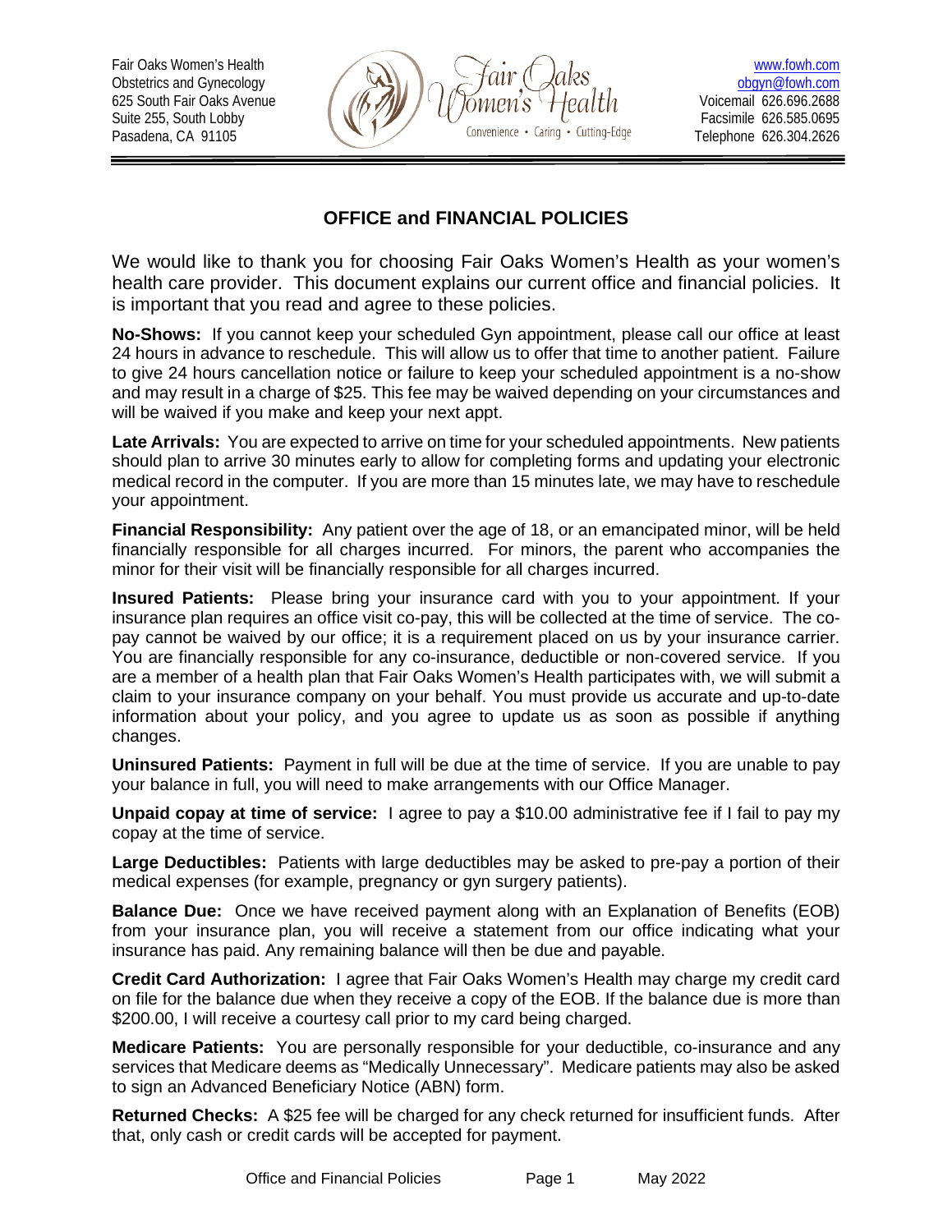**Disability Forms:** A \$25 fee will be charged for processing and mailing each disability form. These forms require significant administrative time to handle.

**Medical Records Request:** A \$25 fee will be charged for a medical records request for yourself. Payment for these records will be collected prior to records being released. A free copy of your records will be sent to the physician of your choice. This fee can be waived for hardship, please speak to the office manager.

**Collection Accounts:** Fair Oaks Women's Health reserves the right to turn an account over to collections if it is deemed that the account is in default of payment or not in compliance with this policy. In the event you breach this agreement, you agree to pay all collections fees, including court costs, collections agency fees and attorney's fees incurred by us in enforcing the terms herein, whether or not formal legal proceedings are commenced.

**Financial Hardship:** We understand that sometimes it is a hardship to pay your medical bills timely. Please meet with our Office Manger so we can work out a payment plan. Ignoring medical bills is not advisable. Let us know your situation so we can work with you.

**Pharmacy Benefits:** Our electronic medical record allows us to download your prescription medication history directly into your electronic chart. This step allows us to have more accurate information about your medications (name of medicine, dosage) and saves us from having to enter your medications separately.

**Newborn Circumcisions:** Many insurance plans do not pay for newborn circumcisions. If a circumcision is done and is denied by your insurance, you will owe the full fee.

**Which Lab should we use?** As a courtesy to our patients, we have arranged for Primex Labs to collect tests in our office. Fair Oaks Women's Health provides this as a service to our patients only. We are not affiliated with Primex Labs. They are a separate company and conduct separate billing for their services. You are free to use any lab that you want.

Some patients must go to other labs (for example Quest or LabCorp) due to their health insurance. It your responsibility to know if your health plan has a contract with Primex. There are hundreds of plans and contracts and their terms change over time, so it is not possible for us to know if your plan is contracted with Primex.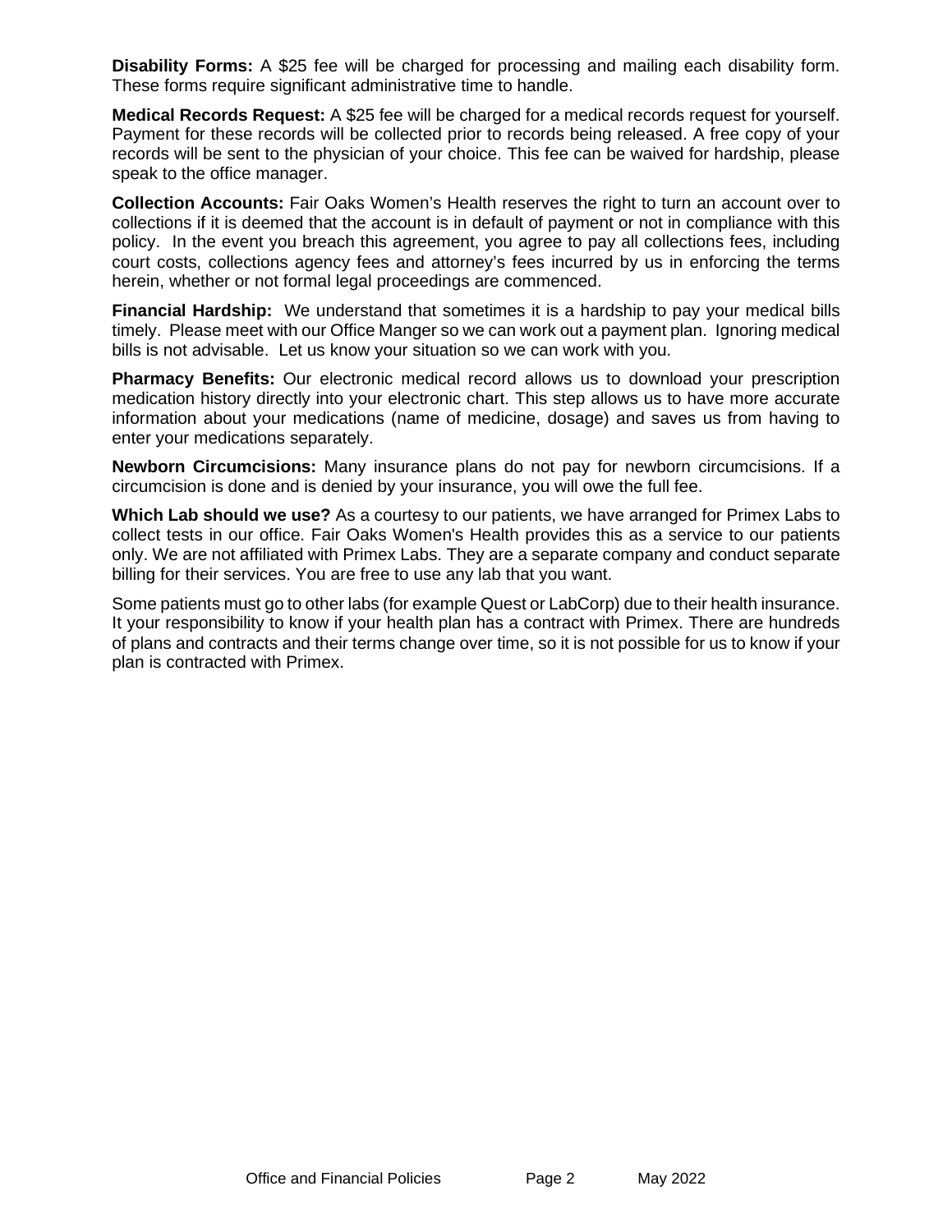625 South Fair Oaks Avenue<br>Suite 255, South Lobby



Telephone 626.304.2626

# EXPLANATION OF MEDICAL BILLING

For all medical services we provide, we will submit a claim to your Insurance Plan. It is extremely important that we have accurate information about your plan. After we receive the EOB (explanation of benefits form), we will determine the amount, if any, that you still owe. Your statements will reflect this amount.

IMPORTANT!: Is our group "in-network" or "out-of-network"? Is the lab we use for blood or urine or cultures or pap smears in or out of network? Is the imaging center we use for mammograms in or out of network? What about the Hospital (Huntington) or the Surgery Center? **If our group, the lab, the imaging center, the hospital or the surgicenter is out of network, then covered benefits can be less or even zero, co-pays can be higher, and deductibles can be higher.** You have to check what your in-network and out-of-network benefits are. Sometimes there are no out-of-network benefits at all.

#### Introduction

Medical insurance involves 3 common forms of payment to physicians. These are the **co-pay**, the **deductible** and the **co-insurance**.

### The fee

Medical billing is called fee-for-service. The doctor provides services, and for each service, there is a fee (or a charge). The amount you owe is usually less than the full fee due to fee-reduction contracts between the doctor and your health insurance company. Contrary to what many people believe, insurance does not "cover everything".

### The co-pay

The co-pay is the amount of money that you owe up front for every doctor visit. Each insurance plan is different. The co-pay might vary in amount or there might be none. The co-pay needs to be paid in advance at the time of your visit. Some co-pays are as high as \$50. We are specialists, so that type of copay applies.

### The deductible

Many patients have an annual deductible. This is money that the insurance company will determine is owed to the physician, but is paid directly to the physician by the patient. When a claim is processed and a balance due is applied to your deductible, you owe this money to the practice. *See the example below*.

### The co-insurance

This is the percentage of the fee that is owed to the practice based on your plan, AFTER YOU HAVE MET YOUR DEDUCTIBLE. The amount depends on what the insurance has approved for payment. You owe the co-insurance amount to the practice. *See the example below*.

### *Example using the above terms*

You go to the doctor for a problem. The visit *fee* is \$150. Your *co-pay* is \$10 and this is paid at the time of the visit. A claim is filed with your insurance company. They approve a payment of \$100.00, but you have a 20% *co-insurance*.

The \$100 is what your insurance has approved for the full payment for this visit. You have already paid \$10 of this as your co-pay so the insurance owes \$90. You have a *co-insurance* of 20%, so they will only pay 80% of the \$90. Thus, they will pay only \$72 because your co-insurance is \$18. So you have paid \$28 total (\$10 co-pay plus the 20% or \$18 co-insurance) and your insurance has paid \$72.

If you have an unmet *deductible*, the insurance will "apply" the \$100 to your deductible. In this case, you owe the full \$100 to the practice and your deductible goes down by \$100.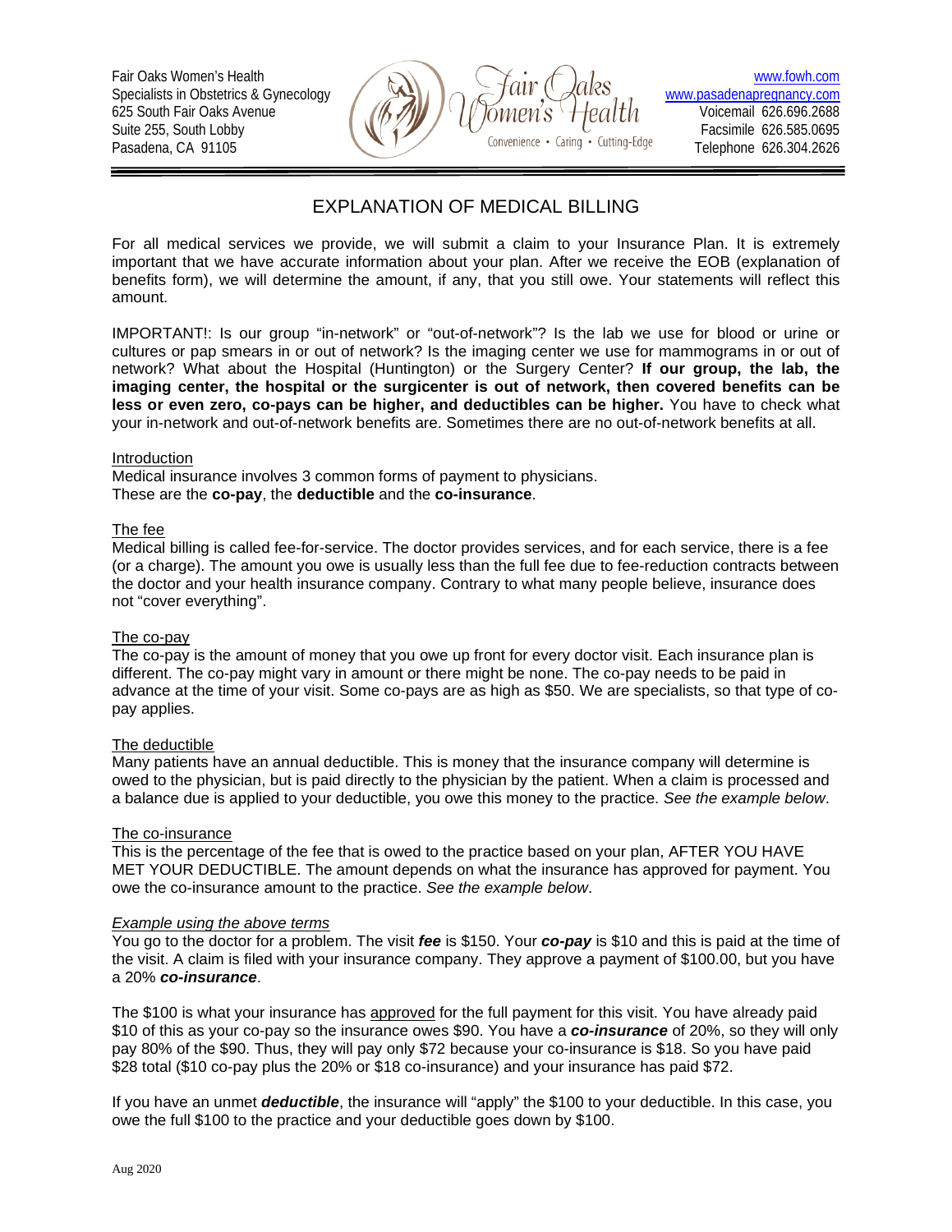Obstetrics and Gynecology



# OBSTETRICAL FEES POLICY

# **The Obstetrical Fee (OB Fee) includes:**

- OB Physician Consultation  $-1$ <sup>st</sup> visit
- All routine prenatal care visits
- Vaginal delivery (C/S is charged a higher fee)
- All postpartum care in the hospital
- All routine office postpartum visits
- urine dipstick each prenatal visit

### **The OB Fee Does Not include:**

- Amniocentesis fees
- Cesarean Section Assistant Surgeon fee
- Cord Blood Collection fee
- Disability and other specialized forms provided or submitted by us
- High Risk Pregnancy additional fees may apply
- Hospital Services including epidural anesthesia, L&D fees, C/S Operating Room, and others
- Injectable medications given in the office RhoGam, Vaccines and others
- Lab fees blood, urine, cultures, genetic testing, etc.
- Newborn care by the Pediatrician
- Newborn circumcision
- NIPT and other genetic testing
- Non-Stress Tests (NST's)
- NT and afp lab fee (Calif Prenatal Screening)
- Nuchal Translucency Ultrasound
- Office Visits not specifically part of routine pregnancy
- Physician hospital visits for non-delivery related hospital stays
- Pregnancy Confirmation Visit (amenorrhea visit)
- Prenatal education classes
- Sex-check and 3-D ultrasounds are available for a fee, but are not billable to insurance
- Specialist services such as MFM (maternal-fetal medicine) and others
- Tubal ligation fee
- Ultrasound (sonogram) exams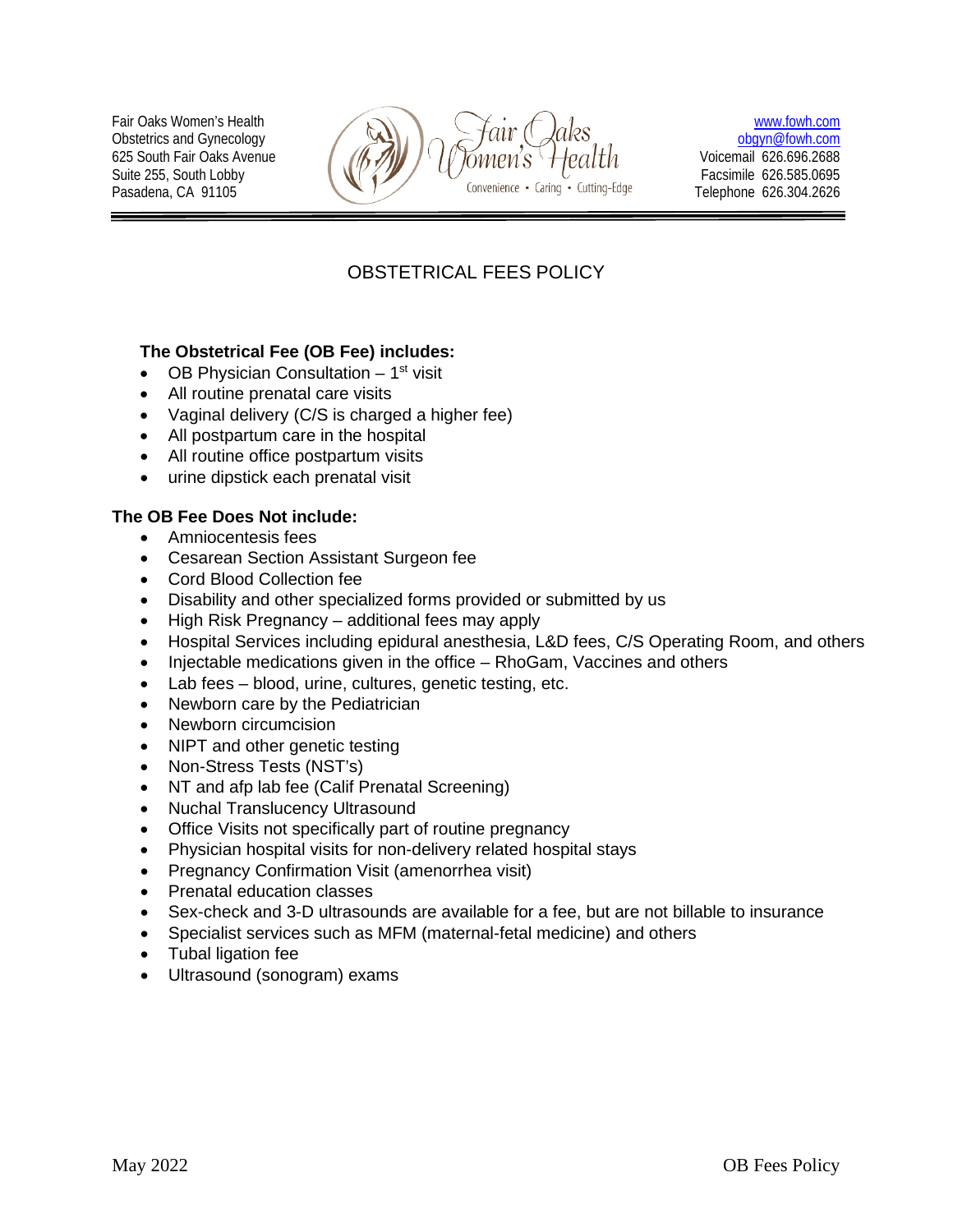Obstetrics and Gynecology



# Obstetrical Ultrasound Policy

It is the custom and practice for all obstetrical patients seen at Fair Oaks Women's Health to undergo a minimum of 3 ultrasound examinations per pregnancy. Note: we may use the terms sonogram, sono, scan and ultrasound all referring to an ultrasound exam.

The first ultrasound is performed at the initial visit. This is to verify that you are pregnant, to determine if there is one or more than one fetus, to help establish the correct due date, to make sure that this is not an ectopic pregnancy and to confirm that the pregnancy is viable.

The second ultrasound is performed at about 18 to 20 weeks. This is to evaluate the fetal anatomy, look for possible congenital anomalies and check the position of the placenta. This is a very detailed examination as we check for more than 50 different findings. Sometimes we refer patients to a Maternal-Fetal Medicine specialist for this type of sono.

The third ultrasound is at about 32 weeks. This is to determine if the fetus is head down or breech, to evaluate the amount of amniotic fluid, to determine the estimated fetal weight so we can assess if the fetus is growing properly and to evaluate fetal blood flow through the umbilical cord.

We feel that these three ultrasounds are medically necessary and of vital importance in properly caring for a patient during her pregnancy, even a low-risk "normal" pregnancy. Additional ultrasounds might be done for specific medical reasons, but the above three are the minimum that we believe every obstetrical patient should undergo during her pregnancy.

### *Some or all of these ultrasounds may not be covered by your insurance provider.*

There is significant office expense in providing these services including the salary of the sonographers, the cost of the machines, the supplies and more.

This is one example of many where the rules governing reimbursement for medical tests and procedures do not agree with what physicians feel is proper and necessary medical care. If your insurance provider determines that some or all of these ultrasounds are "not a covered benefit" (or they are considered "experimental" - to use their language), then the cost of the ultrasounds will be your responsibility. We have tried many times to appeal these denials of payment without success. You may use this handout if you wish to appeal these denials on your own.

You will be asked to sign a separate consent agreement that you abide by our OB ultrasound policy. Thank you for your understanding.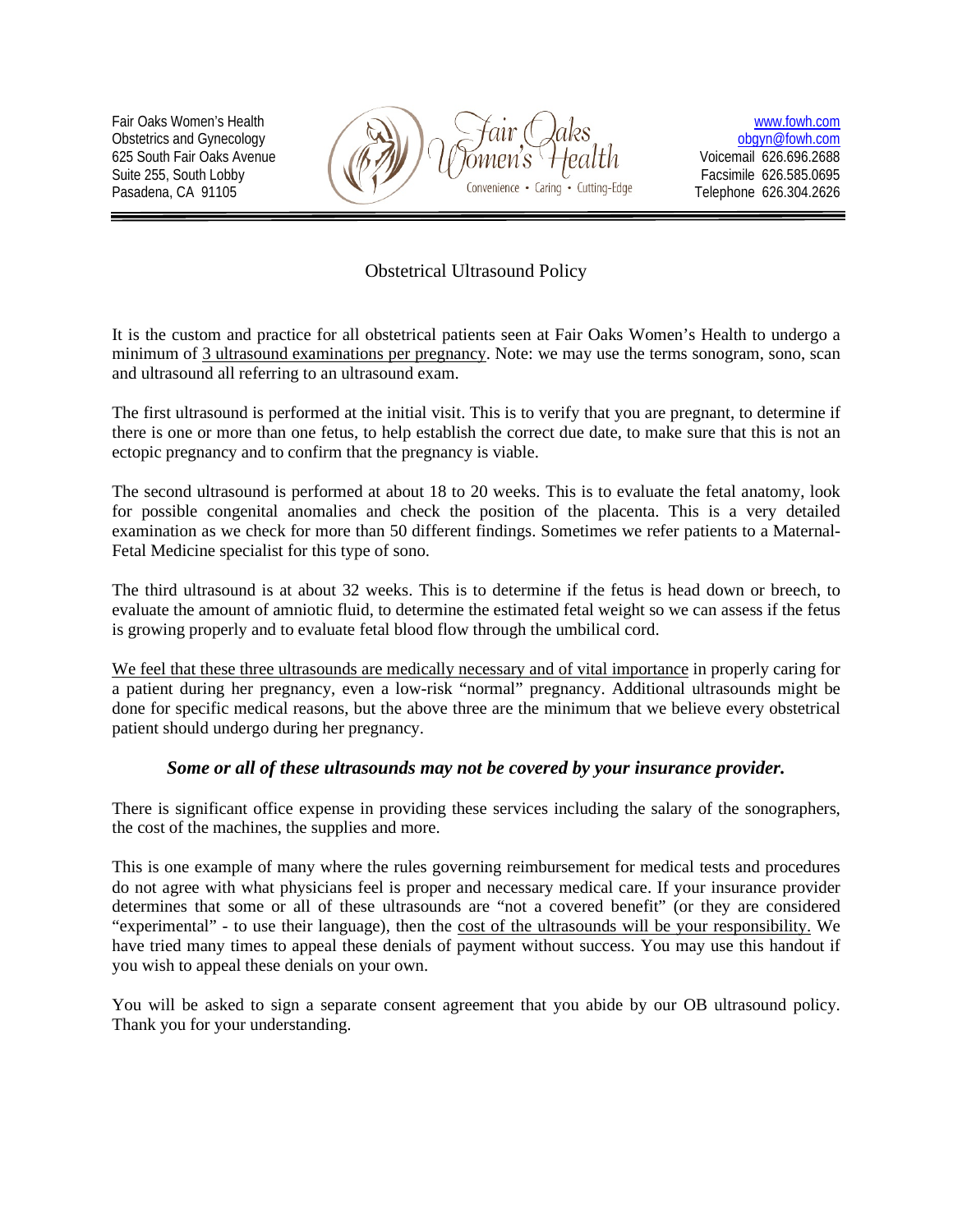625 South Fair Oaks Avenue



### COST OF TESTING FOR PRENATAL DNA (non-invasive prenatal testing - NIPT) (genetic carrier testing)

Dear OB Patient,

Non-invasive prenatal testing (NIPT, also called cell-free DNA screening) is a breakthrough genetic test. The pregnant woman's blood can be screened for fetal DNA conditions including Down Syndrome (Trisomy 21) and others (including fetal gender). This can help prevent the need for an amniocentesis or a CVS test, both of which are expensive and risky invasive procedures. The test can be done about 9-10 weeks of pregnancy.

[In late 2022, the California Dept. of Public Health (CDPH) Prenatal Screening Program will offer a modified form of NIPT screening, starting at 10 weeks pregnancy. It will not cover microdeletion testing or sex chromosome aneuploidy testing (extra or missing X or Y chromosomes). The cost of this is unknown at this time.]

Genetic Carrier testing checks for DNA conditions in the mother or father that might be silent in one or both parents but could cause a genetic disease in the baby if the abnormal DNA is inherited from both parents.

These types of advanced DNA blood tests can be expensive. Insurance companies have different policies on whether they will approve or deny the tests and even if they approve them, we do not know how much they will cover and how much the patient will owe.

We usually work with Integrated Genetics and LabCorp for their NIPT tests (MaterniT 21 PLUS or MaterniT GENOME) and their genetic carrier test (Inheritest: Comprehensive). The labs try to help lower your out-of-pocket costs if the test is denied by your insurance provider, or when it is approved but the amount is high and is applied to your deductible.

The website below will help provide your estimated cost for DNA prenatal testing with Integrated Genetics:

### [www.integratedgenetics.com/patients/cost-estimator.](http://www.integratedgenetics.com/patients/cost-estimator)

You should do this first so you can enroll in their program and hopefully qualify for a lower cost.

You could also try contacting your insurance company to see if the testing is covered. See below for the billing codes. Try to find out how much they will pay and what your out-of-pocket cost will be. In our experience, this may take a while.

The insurance (CPT) codes are: Mat21 Plus - 81420 and 81422. Inheritest - 81223, 81404, 81405, 81406, 81407, 81408 and 81479.

You will be asked to sign a separate consent agreement that you have read and understand the information in this handout. Thank you for your understanding.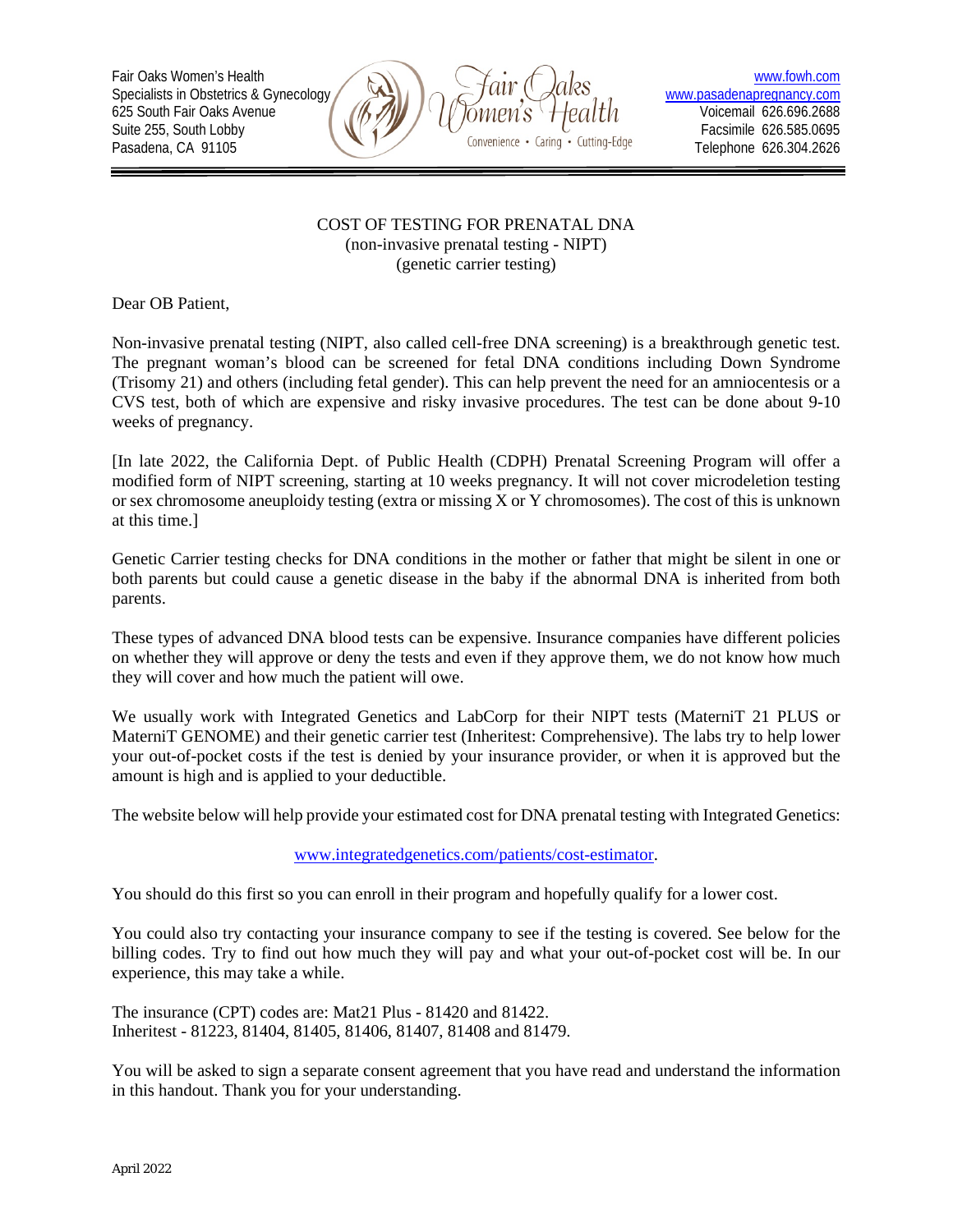

# Authorization for automatic credit card payment (Credit Card on File)

After medical services have been provided, a claim is submitted to your insurance company. After that claim is processed, you may still owe money to our office. This form allows us to process the amounts owed based on the specific details listed below.

# **Co-payments**

We will bill the credit card indicated below for co-payments owed.

# **Unpaid balances**

We will bill the credit card indicated below for unpaid balances over 60 days old, or outstanding balances after your insurance has processed the claim.

### **Waivered services**

We will bill the credit card indicated below for services we provided for which you signed a waiver. Waivered services typically include those that are not paid by insurance, or "optional" services that may be not paid or partially paid by insurance.

# **Finance charges**

We may charge you either 1 percent per month or the maximum allowed by law on any and all unpaid balances after 30 days.

### **Notification**

We will notify you by first class mail of any charges, including those we have applied to your credit card, within 30 days. Notification by first class mail will be sent to the address you have provided.

### **Statements**

If you do not receive monthly statements from us, it is your responsibility to inform us by contacting our business office. Failure to receive a statement does not relieve you from responsibility for payment.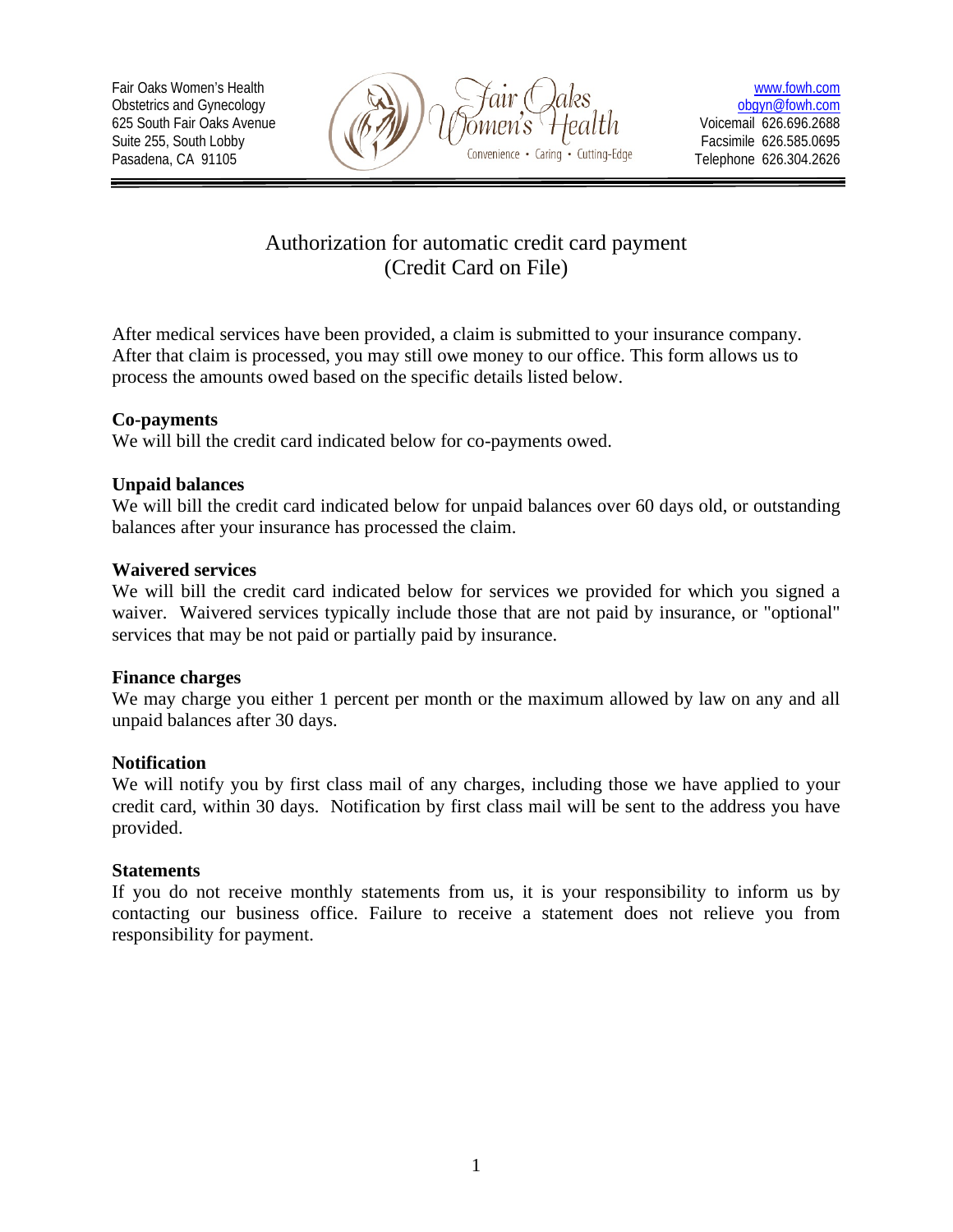# **Credit Card Authorization**

By your signature below, you indicate your understanding and acceptance of the terms and conditions outlined herein.

"I authorize Fair Oaks Women's Health to prepare, submit, and collect any and all amounts on my account as outlined above by charging them to the credit card number I have provided below. This agreement will automatically renew at the expiration date of the credit card and remain in force until all amounts are paid or I am no longer a patient of Fair Oaks Women's Health, whichever comes later. This agreement does not preclude other legal or collections actions"

**If you have any questions about our fees or billing, please call our office and ask to speak to the office manager. Call (626) 304-2626. Thank you very much.**

| Expiration Date: $\frac{1}{\sqrt{1-\frac{1}{2}} \cdot \frac{1}{\sqrt{1-\frac{1}{2}} \cdot \frac{1}{\sqrt{1-\frac{1}{2}} \cdot \frac{1}{\sqrt{1-\frac{1}{2}} \cdot \frac{1}{\sqrt{1-\frac{1}{2}} \cdot \frac{1}{\sqrt{1-\frac{1}{2}} \cdot \frac{1}{\sqrt{1-\frac{1}{2}} \cdot \frac{1}{\sqrt{1-\frac{1}{2}} \cdot \frac{1}{\sqrt{1-\frac{1}{2}} \cdot \frac{1}{\sqrt{1-\frac{1}{2}} \cdot \frac{1}{\sqrt{1-\frac{1}{2}} \cdot \frac{1}{$ |
|------------------------------------------------------------------------------------------------------------------------------------------------------------------------------------------------------------------------------------------------------------------------------------------------------------------------------------------------------------------------------------------------------------------------------------------|
|                                                                                                                                                                                                                                                                                                                                                                                                                                          |
|                                                                                                                                                                                                                                                                                                                                                                                                                                          |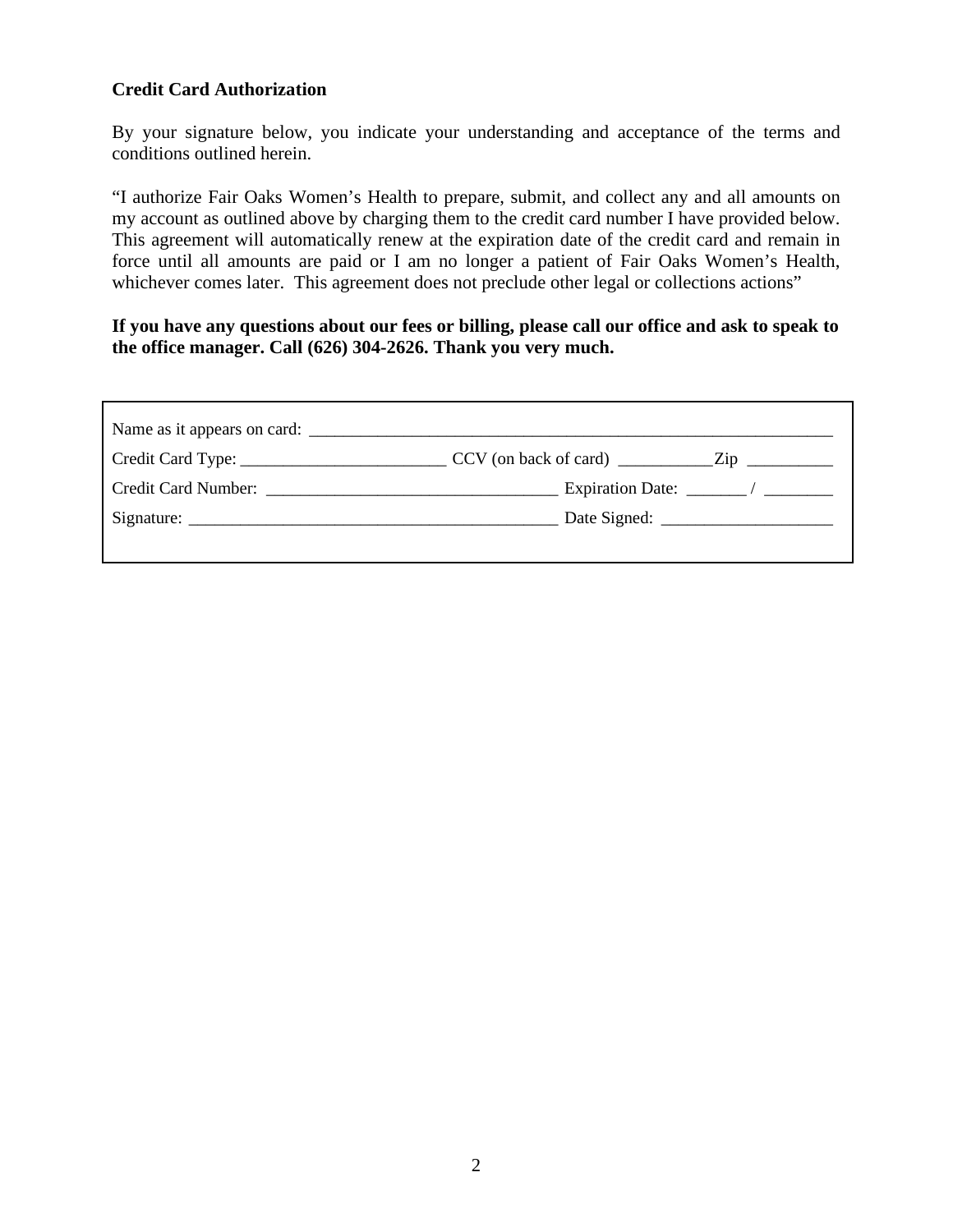

#### **THIS NOTICE DESCRIBES HOW MEDICAL INFORMATION ABOUT YOU MAY BE USED AND DISCLOSED AND HOW YOU CAN GET ACCESS TO THIS INFORMATION PLEASE REVIEW IT CAREFULLY.**

### **HIPPA PRIVACY NOTICE**

We understand the importance of privacy and are committed to maintaining the confidentiality of your medical information. We are required by law to maintain the privacy of protected health information and to provide individuals with notice of our legal duties and privacy practices with respect to protected health information. This notice describes how we may use and disclose your medical information. It also describes your rights and our legal obligations with respect to your medical information. If you have any questions about this Notice, please contact our Privacy Officer (see end of Notice).

#### **How this Medical Practice May Use or Disclose Your Health Information**

This medical practice collects health information about you and stores it in a chart and on a computer. This is your medical record. The medical record is the property of this medical practice, but the information in the medical record belongs to you. The law permits us to use or disclose your health information for the following purposes:

Treatment. We use medical information about you to provide your medical care. We disclose medical information to our employees and others who are involved in providing the care you need. For example, we may share your medical information with other physicians or other health care providers who will provide services which we do not provide.

Payment. We use and disclose medical information about you to obtain payment for the services we provide. We may also disclose information to other health care providers to assist them in obtaining payment for services they have provided to you.

Health Care Operations. We may use and disclose medical information about you to operate this medical practice. For example, we may use and disclose this information to get your health plan to authorize services or referrals. We may also use and disclose this information as necessary for medical reviews, legal services and audits. We may also share your medical information with our "business associates", such as our billing service, that perform administrative services for us. (We have a written contract with each of these business associates that contains terms requiring them to protect the confidentiality of your medical information.) We may also share your information with other health care providers, health care clearinghouses or health plans that have a relationship with you, when they request this information to help them

with their quality assessment and improvement activities, their efforts to improve health or reduce health care costs, their review of competence, qualifications and performance of health care professionals, their training programs, their accreditation, certification or licensing activities, or their health care fraud and abuse detection and compliance efforts.

Appointment Reminders. We may use and disclose medical information to contact and remind you about appointments. If you are not home, we may leave this information on your answering machine or in a message left with the person answering the phone.

Sign in. We may use and disclose medical information about you by having you sign in when you arrive at our office. We may also call out your name when we are ready to see you.

Notification and communication with family. We may disclose your health information to notify or assist in notifying a family member, your personal representative or another person responsible for your care about your location, your general condition or in the event of your death. We may also disclose information to someone who is involved with your care or helps pay for your care. If you are able and available to agree or object, we will give you the opportunity to object prior to making these disclosures, although we may disclose this information in a disaster even over your objection if we believe it is necessary to respond to the emergency circumstances. If you are unable or unavailable to agree or object, our health professionals will use their best judgment in communication with your family and others.

Marketing. We may contact you to give you information about products or services related to your treatment, case management or care coordination, or to recommend other treatments or health-related benefits and services that may be of interest to you, or to provide you with small gifts. We may also encourage you to purchase a product or service when we see you. We will not use or disclose your medical information without your written authorization.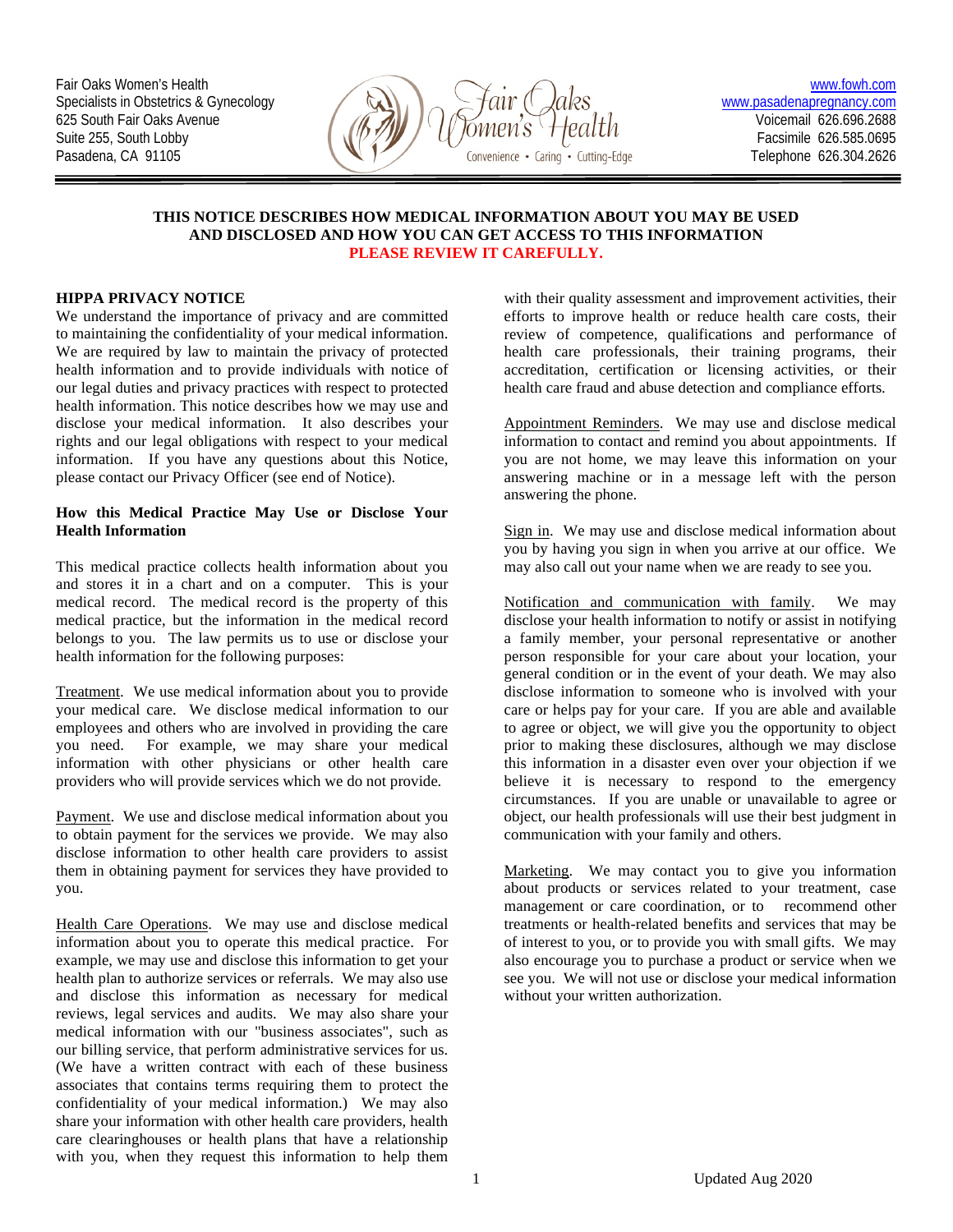Required by law. As required by law, we will use and disclose your health information, but we will limit our use or disclosure to the relevant requirements of the law. When the law requires us to report abuse, neglect or domestic violence, or respond to judicial or administrative proceedings, or to law enforcement officials, we will further comply with the requirement set forth below concerning those activities. We may also disclose information about you in response to a subpoena, discovery request or other lawful process if reasonable efforts have been made to notify you of the request and you have not objected, or if your objections have been resolved by a court or administrative order.

Public health. We may, and are sometimes required by law to disclose your health information to public health authorities for purposes related to: preventing or controlling disease, injury or disability; reporting child, elder or dependent adult abuse or neglect; reporting domestic violence; reporting to the Food and Drug Administration problems with products and reactions to medications; and reporting disease or infection exposure.

Health oversight activities. We may, and are sometimes required by law to disclose your health information to health oversight agencies during the course of audits, investigations, inspections, licensure and other proceedings, subject to the limitations imposed by federal and California law.

Change of Ownership. In the event that this medical practice is sold or merged with another organization, your health information/record will become the property of the new owner, although you will maintain the right to request that copies of your health information be transferred to another physician or medical group.

### **When This Medical Practice May Not Use or Disclose Your Health Information**

Except as described in this Notice of Privacy Practices, this medical practice will not use or disclose health information which identifies you without your written authorization. If you do authorize this medical practice to use or disclose your health information for another purpose, you may revoke your authorization in writing at any time.

### **Your Health Information Rights**

Right to Request Special Privacy Protections. You have the right to request restrictions on certain uses and disclosures of your health information, by a written request specifying what information you want to limit and what limitations on our use or disclosure of that information you wish to have imposed. We reserve the right to accept or reject your request, and will notify you of our decision.

Right to Request Confidential Communications. You have the right to request that you receive your health information in a specific way or at a specific location. For example, you may ask that we send information to a particular e-mail account or to your work address. We will comply with all reasonable

requests submitted in writing which specify how or where you wish to receive these communications.

Right to Inspect and Copy. You have the right to inspect and copy your health information, with limited exceptions. To access your medical information, you must submit a written request detailing what information you want access to and whether you want to inspect it or get a copy of it. We will charge a reasonable fee, as allowed by California law. We may deny your request under limited circumstances.

Right to Amend or Supplement. You have a right to request that we amend your health information that you believe is incorrect or incomplete. You must make a request to amend in writing. We are not required to change your health information, and will provide you with information about this medical practice's denial and how you can disagree with the denial. We may deny your request if we do not have the information, if we did not create the information, if you would not be permitted to inspect or copy the information at issue, or if the information is accurate and complete as is.

Right to an Accounting of Disclosures. You have a right to receive an accounting of disclosures of your health information made by this medical practice. However, this medical practice does not have to account for the disclosures provided to you or pursuant to your written authorization, or as described in the paragraphs headed treatment, payment, health care operations, and notification and communication with family, of this Notice of Privacy Practices, or disclosures for purposes of research or public health which exclude direct patient identifiers, or which are incident to a use or disclosure otherwise permitted or authorized by law, or the disclosures to a health oversight agency or law enforcement official to the extent this medical practice has received notice from that agency or official that providing this accounting would be reasonably likely to impede their activities.

### **Changes to this Notice of Privacy Practices**

We reserve the right to amend this Notice of Privacy Practices at any time in the future. Until such amendment is made, we are required by law to comply with this Notice. After an amendment is made, the revised Notice of Privacy Protections will apply to all protected health information that we maintain, regardless of when it was created or received. We will keep a copy of the current notice posted in our reception area. We will also post the current notice on our website (www.fowh.com)

Complaints. Complaints about this Notice of Privacy Practices or how this medical practice handles your health information should be directed to our Privacy Officer. If you are not satisfied with the manner in which this office handles a complaint, you may submit a formal complaint to the Department of Health and Human Services in Washington, DC. You will not be penalized for filing a complaint.

Privacy Officer: Mercedes Bin Effective July 2016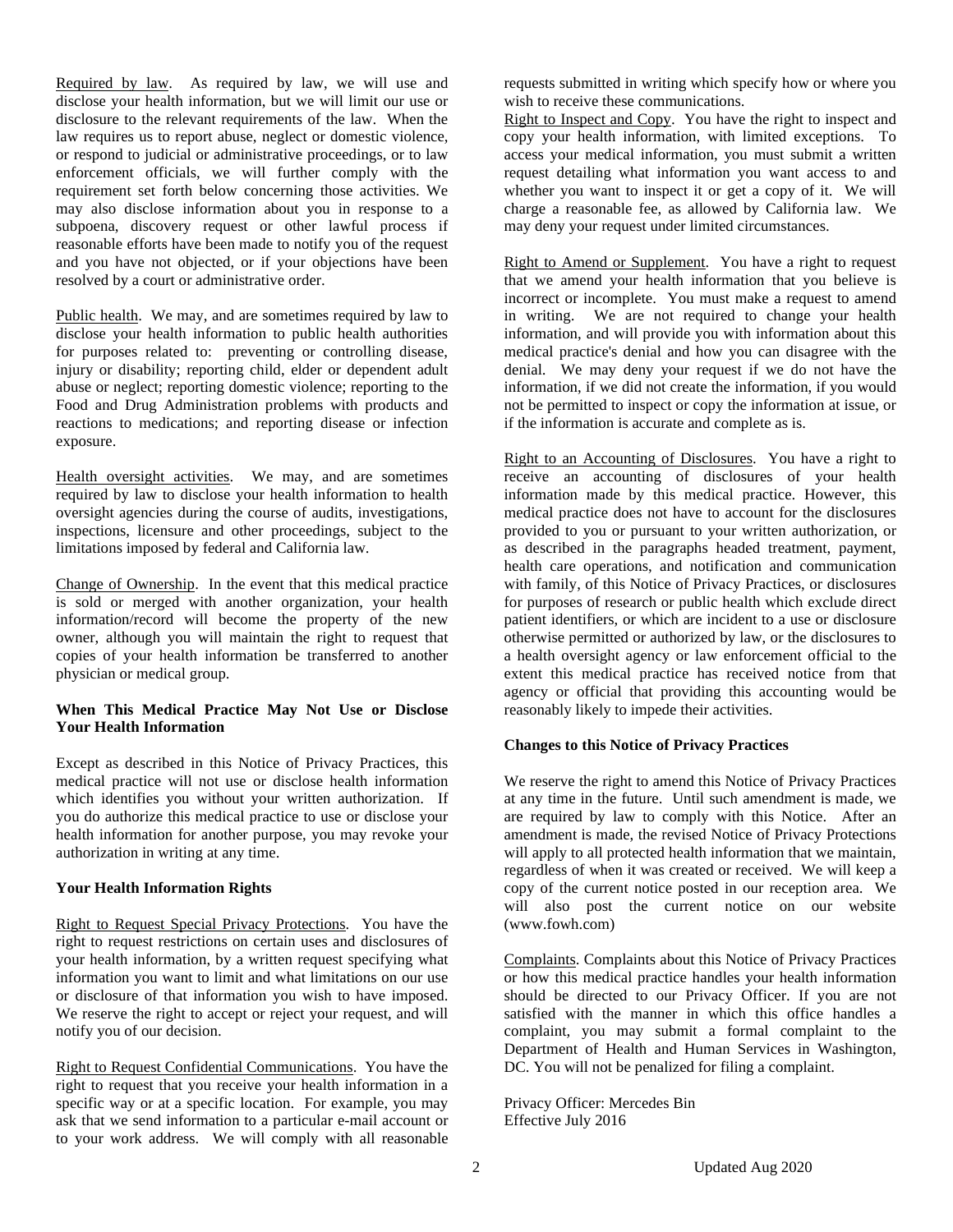# OFFICE FINANCIAL POLICIES

By signing below, I acknowledge that I have read the handout regarding the FOWH Financial Policies and I agree to all the provisions in it. I will update the office whenever my health insurance policy changes. I will keep all scheduled appointments and arrive at least 15 minutes early for check-in procedures. I will notify the office at least 24 hours in advance if I cannot keep a scheduled appointment.

# OB FEES POLICY

By signing below, I acknowledge that I have read the handout on FOWH OB Fees Policy, and I agree to it. I understand that **I am personally obligated to pay for all medical services rendered** regardless of whether or how much my insurance company has paid.

# OB SONO CONSENT

By signing below, I acknowledge that I have read the handout regarding the FOWH Ob Ultrasound Policy and I agree to it. I have been advised that the physicians at Fair Oaks Women's Health require a minimum of 3 ultrasound examinations during my pregnancy in order to provide optimal obstetrical care. I have been advised that if my health insurance provider denies coverage for some or all of these 3 ultrasounds, I will be financially responsible for their cost, in addition to my obstetrical care fee. I am aware that I can appeal the insurance denial and that Fair Oaks Women's Health will assist me in doing so.

# COST OF NIPT (Non-Invasive Prenatal Test, or cell-free DNA blood test)

By signing below, I acknowledge that I have read the handout regarding the Cost of Testing for prenatal DNA (NIPT and/or genetic carrier screening) and I agree to it. I understand the issues discussed in the handout. I am aware that it is ultimately my responsibility to determine if my insurance will pay for these tests or not, and what my out-of-pocket costs might be.

# CREDIT CARD ON FILE

By signing below, I acknowledge that I have read the handout regarding the FOWH Authorization for Automatic Credit Card Payment Policy and I agree to all the provisions in it.

# HIPAA DISCLOSURE

By signing below, I acknowledge that I have read the handout regarding the Notice of Privacy Practices and I agree to it. I hereby authorize Fair Oaks Women's Health to discuss/reveal the following personal protected health information with the person(s) listed below:

\_\_\_\_ Any or all of my medical care, treatment and/or test results

\_\_\_\_ Same as above except: \_\_\_\_\_\_\_\_\_\_\_\_\_\_\_\_\_\_\_\_\_\_\_\_\_\_\_\_\_\_\_\_\_\_\_\_\_\_\_\_\_\_\_\_\_\_\_\_\_\_\_\_\_\_\_\_\_\_\_\_

\_\_\_\_ Only the following information: \_\_\_\_\_\_\_\_\_\_\_\_\_\_\_\_\_\_\_\_\_\_\_\_\_\_\_\_\_\_\_\_\_\_\_\_\_\_\_\_\_\_\_\_\_\_\_\_\_\_\_\_\_

\_\_\_\_ I do not authorize any disclosures to others (except when permitted as specified in the Practice Privacy Notice) *Authorized person(s) Provide Name and Relationship:*

\_\_\_\_\_\_\_\_\_\_\_\_\_\_\_\_\_\_\_\_\_\_\_\_\_\_\_\_\_\_\_\_\_\_\_\_\_\_\_\_\_\_\_\_\_\_\_\_\_\_\_\_\_\_\_\_\_\_\_\_\_\_\_\_\_\_\_\_\_\_\_\_\_\_\_\_\_\_\_\_\_\_\_ \_\_\_\_\_\_\_\_\_\_\_\_\_\_\_\_\_\_\_\_\_\_\_\_\_\_\_\_\_\_\_\_\_\_\_\_\_\_\_\_\_\_\_\_\_\_\_\_\_\_\_\_\_\_\_\_\_\_\_\_\_\_\_\_\_\_\_\_\_\_\_\_\_\_\_\_\_\_\_\_\_\_\_

PATIENT NAME \_\_\_\_\_\_\_\_\_\_\_\_\_\_\_\_\_\_\_\_\_\_\_\_\_\_\_\_\_\_\_\_\_\_\_\_\_\_\_\_\_\_ DATE \_\_\_\_\_\_\_\_\_\_\_\_\_\_\_\_\_\_

PATIENT SIGNATURE \_\_\_\_\_\_\_\_\_\_\_\_\_\_\_\_\_\_\_\_\_\_\_\_\_\_\_\_\_\_\_\_\_\_\_\_\_



Telephone 626.304.2626

Initials \_\_\_\_\_\_

Initials \_\_\_\_\_\_

Initials \_\_\_\_\_\_

Initials \_\_\_\_\_\_

Initials \_\_\_\_\_\_

Initials \_\_\_\_\_\_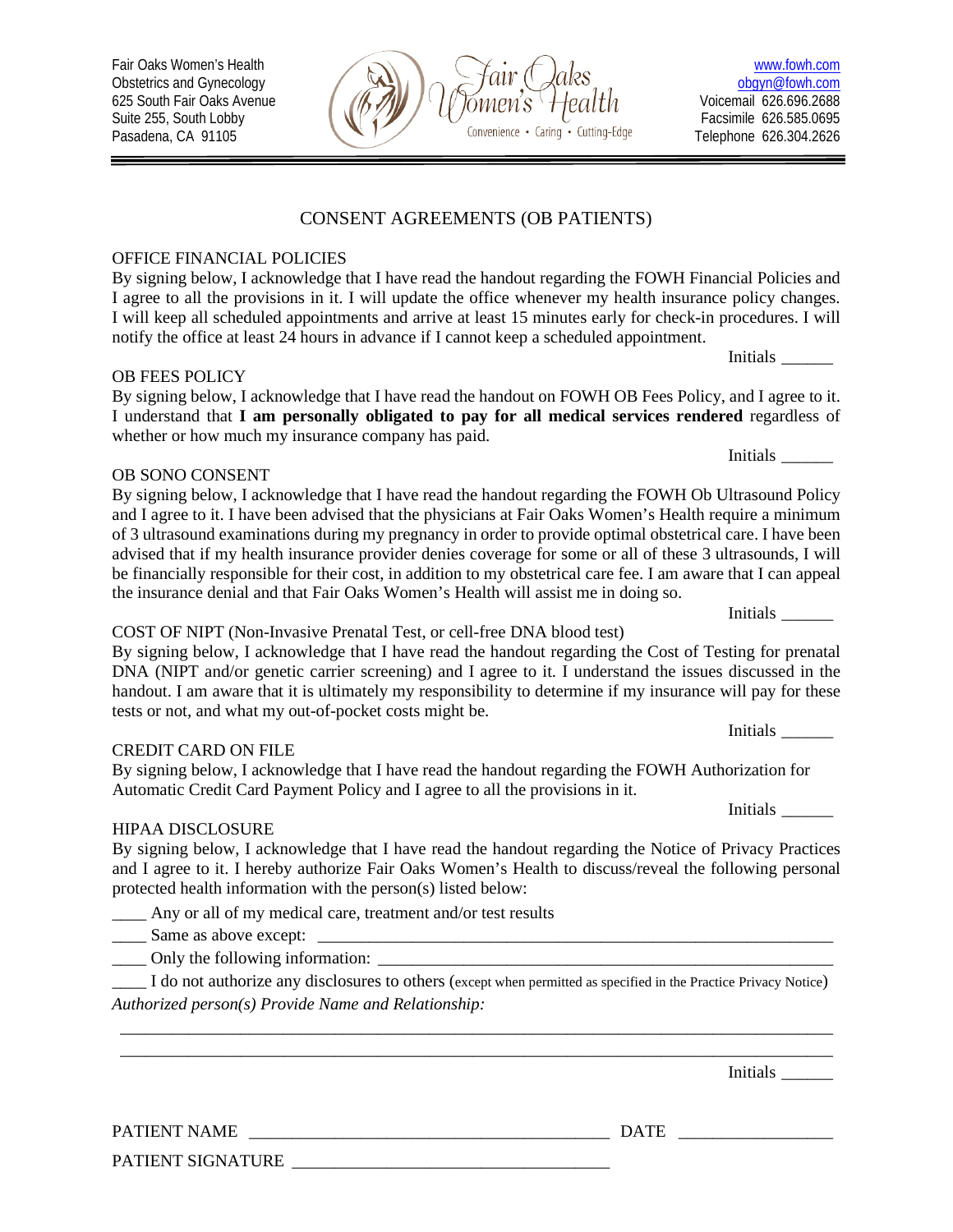

# **This form is for our pregnant patients. If you are NOT pregnant, please fill out the GYN History Form. Thank you for answering the following questions. Your health is important to us. Congratulations!**

# *OBSTETRICS PATIENT HISTORY FORM*

| DATE OF BIRTH<br>Your age |        |
|---------------------------|--------|
| (First)                   | (M.I.) |
|                           |        |
| <b>REFERRED HERE BY</b>   |        |
|                           |        |

### **CURRENT PREGNANCY**

|                                                                                         |  | what day # was embryo? (e.g. day 5, day $6$ ) |  |      |  |
|-----------------------------------------------------------------------------------------|--|-----------------------------------------------|--|------|--|
| Was this pregnancy from an egg donor? YES NO If yes, please enter the age of the donor: |  |                                               |  |      |  |
|                                                                                         |  |                                               |  |      |  |
|                                                                                         |  | Was it normal? YES                            |  | - NO |  |

### **PAST PREGNANCY DETAILS**

| <b>Total</b><br><b>Number</b><br>of<br><b>Pregnancies</b> | <b>Full Term</b><br><b>Births</b><br>$( > 37$ wks) | Premature<br><b>Births</b><br>$(< 37$ wks) | <b>Terminations</b> | <b>Miscarriages</b> | <b>Ectopic</b><br>pregnancies | <b>Multiple</b><br><b>Gestation</b> (Y/N) | Number of<br>Living<br><b>Children</b> |
|-----------------------------------------------------------|----------------------------------------------------|--------------------------------------------|---------------------|---------------------|-------------------------------|-------------------------------------------|----------------------------------------|
|                                                           |                                                    |                                            |                     |                     |                               |                                           |                                        |

| Date | Term<br>Preterm or<br><b>Miscarriage</b> | $\mathbf M$<br>$\mathbf F$ | <b>Birth</b><br>Weight | <b>Type of</b><br><b>Delivery</b> | Weeks<br><b>Gestation</b> | Length of<br>Labor | Anesthesia | Complications/<br><b>Problems</b> | Location |
|------|------------------------------------------|----------------------------|------------------------|-----------------------------------|---------------------------|--------------------|------------|-----------------------------------|----------|
|      |                                          |                            |                        |                                   |                           |                    |            |                                   |          |
|      |                                          |                            |                        |                                   |                           |                    |            |                                   |          |
|      |                                          |                            |                        |                                   |                           |                    |            |                                   |          |
|      |                                          |                            |                        |                                   |                           |                    |            |                                   |          |

Notes: \_\_\_\_\_\_\_\_\_\_\_\_\_\_\_\_\_\_\_\_\_\_\_\_\_\_\_\_\_\_\_\_\_\_\_\_\_\_\_\_\_\_\_\_\_\_\_\_\_\_\_\_\_\_\_\_\_\_\_\_\_\_\_\_\_\_\_\_\_\_\_\_\_\_\_\_\_\_\_\_\_\_\_\_\_\_\_\_\_\_\_\_\_\_\_\_\_\_\_\_\_

Pt Name: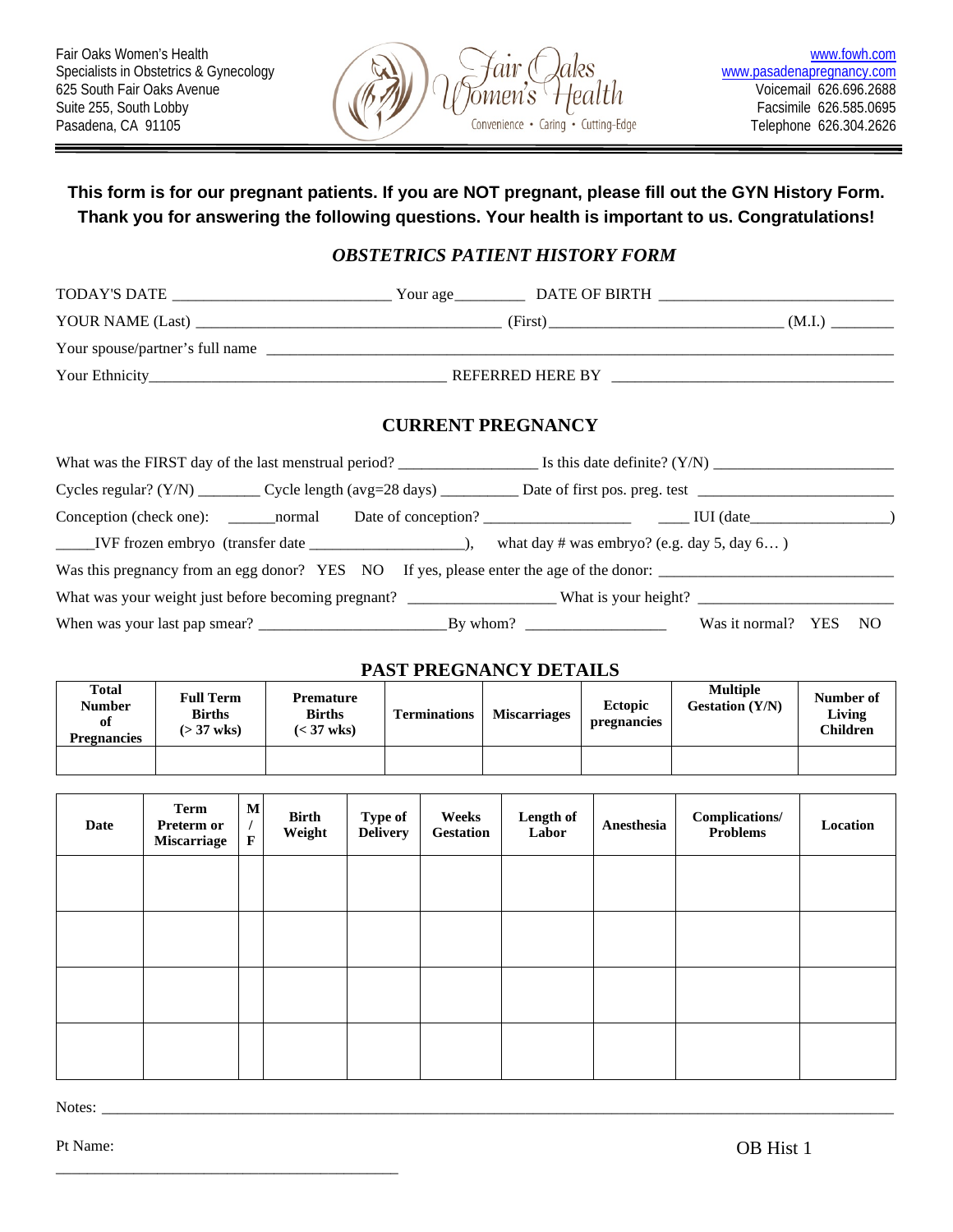# **PATIENT MEDICAL HISTORY**

*(If YOU have EVER had any of these conditions, please indicate)*

| X if<br><b>YES</b> | <b>Condition</b>                                                                                            | <b>Comments</b> |
|--------------------|-------------------------------------------------------------------------------------------------------------|-----------------|
|                    | <b>Diabetes</b> (type 1, type 2 or previous gestational                                                     |                 |
|                    | diabetes). Any medication taken?                                                                            |                 |
|                    | High Blood Pressure (hypertension now or in the                                                             |                 |
|                    | past or with a prior pregnancy):                                                                            |                 |
|                    | Heart Disease (fainting, heart murmurs, abnormal                                                            |                 |
|                    | rate or rhythm, prior heart attack, abnormal valves):                                                       |                 |
|                    | <b>Autoimmune Disorder (Lupus, Rheumatoid</b>                                                               |                 |
|                    | Arthritis, Sjogren's or other related conditions):                                                          |                 |
|                    | Kidney Disease or Urinary Tract Infections (UTI)                                                            |                 |
|                    | (recurrent UTI, kidney stones):<br>Seizure Disorder or Neurologic Disease (migraines,                       |                 |
|                    | epilepsy, history of TIA or stroke):                                                                        |                 |
|                    | Mental Health Condition (includes anxiety or panic                                                          |                 |
|                    | attacks, OCD, bipolar disorder, eating disorder):                                                           |                 |
|                    | <b>History of Depression or Postpartum Depression</b>                                                       |                 |
|                    | (mild or severe, suicide attempts, hospitalization                                                          |                 |
|                    | Gastrointestinal or Liver Disease (irritable bowel                                                          |                 |
|                    | syndrome [IBS], Crohn's Disease, Ulcerative Colitis,                                                        |                 |
|                    | Varicose Veins or Blood Clots in Veins (pulmonary                                                           |                 |
|                    | embolism, DVT – deep vein thrombosis):                                                                      |                 |
|                    | Thyroid Disease (under or over active thyroid,                                                              |                 |
|                    | thyroid cancer or radiation):                                                                               |                 |
|                    | <b>Domestic Violence</b> (now or ever in the past):                                                         |                 |
|                    | History of Blood Disorders or Transfusion (anemia,                                                          |                 |
|                    | blood clotting problem, transfusion ever):                                                                  |                 |
|                    | <b>Smoking History</b> (current or former smoker):                                                          |                 |
|                    | Alcohol Use History (current or past use or abuse of<br>alcohol):                                           |                 |
|                    | <b>Illicit or Recreational Drug Use History (current or</b><br>past use or abuse):                          |                 |
|                    | <b>Rh Disease or Rh Negative</b>                                                                            |                 |
|                    | Lung Disease (asthma, chronic bronchitis, TB):                                                              |                 |
|                    | <b>Seasonal Allergies</b> (hay fever, asthma):                                                              |                 |
|                    | <b>Breast Disease or Breast Surgery (implants above</b><br>the muscle, under the muscle, breast reduction): |                 |
|                    | <b>Complications of Anesthesia</b> (describe):                                                              |                 |
|                    | <b>History of Abnormal Pap Smear (any treatments)</b><br>such as freezing, LEEP or cone biopsy and when):   |                 |
|                    | History of Uterine Abnormality (double uterus,                                                              |                 |
|                    | unicornuate uterus):                                                                                        |                 |
|                    | History of Infertility or IVF, IUI, inseminations?                                                          |                 |
|                    | <b>Low Back Problems or Back Surgery?</b>                                                                   |                 |

\_\_\_\_\_\_\_\_\_\_\_\_\_\_\_\_\_\_\_\_\_\_\_\_\_\_\_\_\_\_\_\_\_\_\_\_\_\_\_\_\_\_\_\_\_\_\_\_\_\_\_\_\_\_\_\_\_\_\_\_\_\_\_\_\_\_\_\_\_\_\_\_\_\_\_\_\_\_\_\_\_\_\_\_\_\_\_\_\_\_\_\_\_\_\_\_\_\_\_\_\_\_\_\_\_\_ \_\_\_\_\_\_\_\_\_\_\_\_\_\_\_\_\_\_\_\_\_\_\_\_\_\_\_\_\_\_\_\_\_\_\_\_\_\_\_\_\_\_\_\_\_\_\_\_\_\_\_\_\_\_\_\_\_\_\_\_\_\_\_\_\_\_\_\_\_\_\_\_\_\_\_\_\_\_\_\_\_\_\_\_\_\_\_\_\_\_\_\_\_\_\_\_\_\_\_\_\_\_\_\_\_\_ \_\_\_\_\_\_\_\_\_\_\_\_\_\_\_\_\_\_\_\_\_\_\_\_\_\_\_\_\_\_\_\_\_\_\_\_\_\_\_\_\_\_\_\_\_\_\_\_\_\_\_\_\_\_\_\_\_\_\_\_\_\_\_\_\_\_\_\_\_\_\_\_\_\_\_\_\_\_\_\_\_\_\_\_\_\_\_\_\_\_\_\_\_\_\_\_\_\_\_\_\_\_\_\_\_\_ \_\_\_\_\_\_\_\_\_\_\_\_\_\_\_\_\_\_\_\_\_\_\_\_\_\_\_\_\_\_\_\_\_\_\_\_\_\_\_\_\_\_\_\_\_\_\_\_\_\_\_\_\_\_\_\_\_\_\_\_\_\_\_\_\_\_\_\_\_\_\_\_\_\_\_\_\_\_\_\_\_\_\_\_\_\_\_\_\_\_\_\_\_\_\_\_\_\_\_\_\_\_\_\_\_\_

ADDITIONAL PAST MEDICAL HISTORY DETAILS: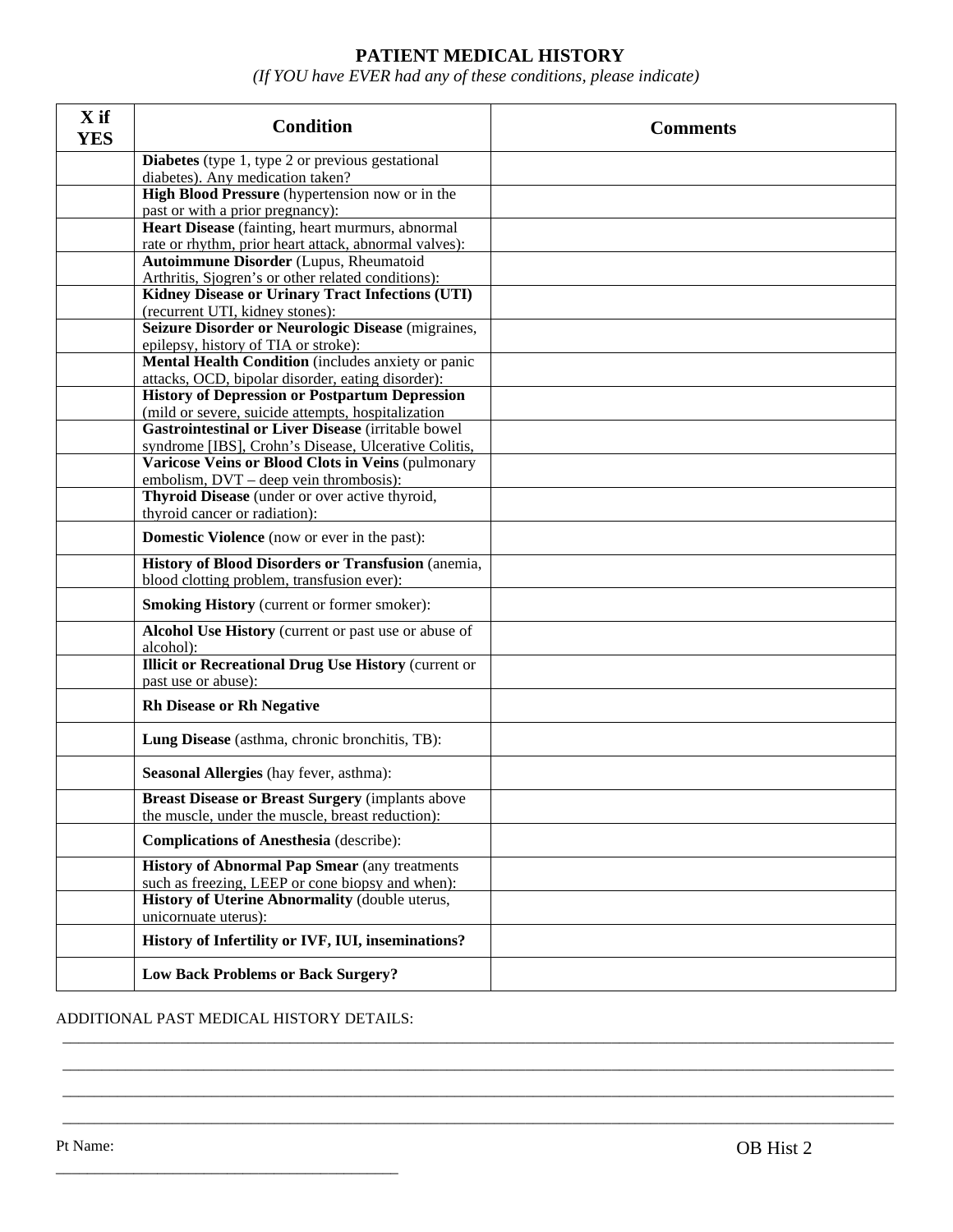# **SURGERY or HOSPITAL ADMISSIONS**

| Surgery or Hospital Admission - Details | Year |
|-----------------------------------------|------|
|                                         |      |
|                                         |      |
|                                         |      |
|                                         |      |
|                                         |      |

### **SYMPTOMS SINCE BECOMING PREGNANT**

*(Are you currently experiencing any of the following symptoms*?*) (If so, please indicate with an X)*

### **General**

\_\_\_\_\_\_ Fatigue or Weakness **\_\_\_\_\_\_\_** Fever, Chills or Sweats **LEXCESS Weight Gain or Loss** 

### **Eyes, Ears, Nose and Throat (HEENT)**

- \_\_\_\_\_\_ Nose Bleeds
- \_\_\_\_\_\_ Sore Throat
- \_\_\_\_\_\_ Trouble swallowing

### **Breasts**

\_\_\_\_\_\_ Breast Lump Breast Pain or Tenderness **Nipple Discharge (other than white)** 

### **Cardiovascular**

- \_\_\_\_\_\_ Chest Pain
	- *\_\_\_\_\_* Irregular Heartbeat or Palpitations

### **Respiratory**

- Chronic Cough
- Shortness of Breath or Wheezing

\_\_\_\_\_\_\_\_\_\_\_\_\_\_\_\_\_\_\_\_\_\_\_\_\_\_\_\_\_\_\_\_\_\_\_\_\_\_\_\_\_\_\_\_

### **Gastrointestinal**

\_\_\_\_\_\_ Diarrhea (watery stool) \_\_\_\_\_\_ Heartburn **Nausea or Vomiting Example 25** Severe Constipation Abdominal Pain

### **Urinary**

- **\_\_\_\_\_\_\_** Burning with Urination
- \_\_\_\_\_\_ Blood in Urine
- **Leakage of Urine**
- \_\_\_\_\_\_ Waking at night 2 or more times

#### **Gyn**

- \_\_\_\_\_\_ Vaginal Discharge
- **Waginal Itching or Burning**
- **\_\_\_\_\_\_\_\_** External Vulvar Pain
- **\_\_\_\_\_\_** External Vulvar Rash, Sores or Bumps

### **Musculoskeletal**

- **\_\_\_\_\_\_** Joint Pain (Back, Knee, Wrist, Hip)
- \_\_\_\_\_\_\_ Muscle Cramping or Pain
- \_\_\_\_\_\_ Joint Swelling

### **Neurologic**

- \_\_\_\_\_\_ Dizziness
- **Leadaches or Migraines**
- Numbness

### **Psychological**

- \_\_\_\_\_\_ Anxiety, Worries, Stress (Excessive)
- \_\_\_\_\_\_ Depressed \_\_\_\_\_\_ Insomnia

**Skin**

\_\_\_\_\_\_ Itching \_\_\_\_\_\_ Moles or Sores

\_\_\_\_\_\_ Rash

### **Comments or Additional Symptoms Not Listed Above?**

\_\_\_\_\_\_\_\_\_\_\_\_\_\_\_\_\_\_\_\_\_\_\_\_\_\_\_\_\_\_\_\_\_\_\_\_\_\_\_\_\_\_\_\_\_\_\_\_\_\_\_\_\_\_\_\_\_\_\_\_\_\_\_\_\_\_\_\_\_\_\_\_\_\_\_\_\_\_\_\_\_\_\_\_\_\_\_\_\_\_\_\_\_\_\_\_\_\_\_

\_\_\_\_\_\_\_\_\_\_\_\_\_\_\_\_\_\_\_\_\_\_\_\_\_\_\_\_\_\_\_\_\_\_\_\_\_\_\_\_\_\_\_\_\_\_\_\_\_\_\_\_\_\_\_\_\_\_\_\_\_\_\_\_\_\_\_\_\_\_\_\_\_\_\_\_\_\_\_\_\_\_\_\_\_\_\_\_\_\_\_\_\_\_\_\_\_\_\_

\_\_\_\_\_\_\_\_\_\_\_\_\_\_\_\_\_\_\_\_\_\_\_\_\_\_\_\_\_\_\_\_\_\_\_\_\_\_\_\_\_\_\_\_\_\_\_\_\_\_\_\_\_\_\_\_\_\_\_\_\_\_\_\_\_\_\_\_\_\_\_\_\_\_\_\_\_\_\_\_\_\_\_\_\_\_\_\_\_\_\_\_\_\_\_\_\_\_\_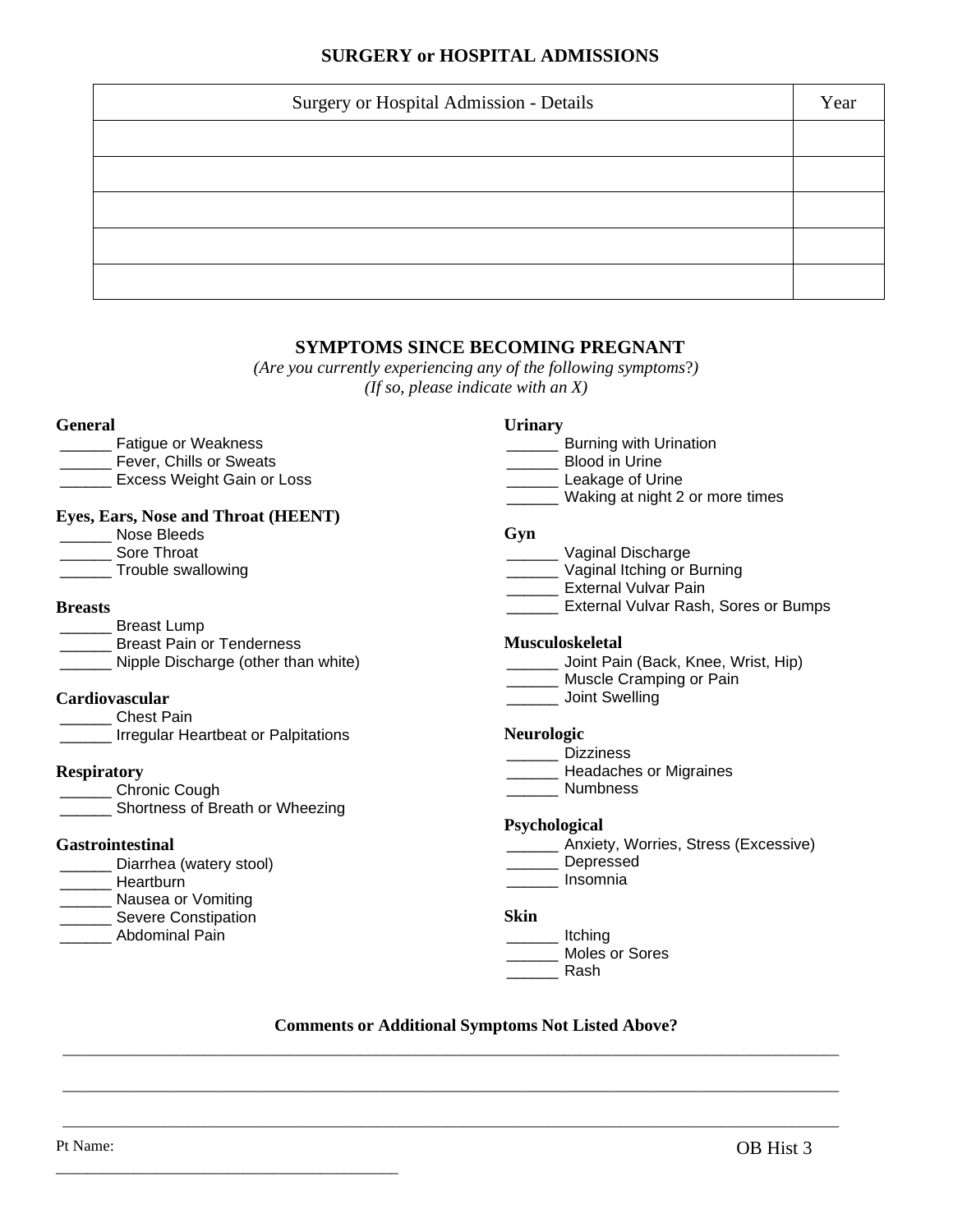# **GENETIC SCREENING QUESTIONS**

| (If you or <b>ANY</b> close relative of yours - such as brothers, sisters, parents, other children - |  |  |
|------------------------------------------------------------------------------------------------------|--|--|
| has EVER HAD or CURRENTLY HAS any of the problems listed below, please CIRCLE YES)                   |  |  |

|                                                                   |            | Check Here if All are No |
|-------------------------------------------------------------------|------------|--------------------------|
| IS PATIENT GOING TO BE AGE 35 BY THE DUE DATE?                    | <b>YES</b> | N <sub>O</sub>           |
| HISTORY of THALASSEMIA or HEMOGLOBIN (BLOOD) DISORDER             | <b>YES</b> | N <sub>O</sub>           |
| HISTORY of NEURAL TUBE DEFECT (spina bifida)                      | <b>YES</b> | N <sub>O</sub>           |
| HISTORY of CONGENITAL HEART DEFECT                                | <b>YES</b> | N <sub>O</sub>           |
| HISTORY of DOWN SYNDROME (or any known chromosomal condition)     | <b>YES</b> | N <sub>O</sub>           |
| IS THE MOTHER OR FATHER OF THE BABY ASHKENAZI JEWISH or CAJUN?    | <b>YES</b> | N <sub>O</sub>           |
| If yes, has any genetic testing been done?                        | Yes        | N <sub>0</sub>           |
| HISTORY of SICKLE-CELL ANEMIA or SICKLE-TRAIT                     | <b>YES</b> | N <sub>O</sub>           |
| HISTORY of HEMOPHILIA                                             | <b>YES</b> | N <sub>O</sub>           |
| HISTORY of MUSCULAR DYSTROPHY                                     | <b>YES</b> | N <sub>O</sub>           |
| A. HISTORY of CYSTIC FIBROSIS                                     | <b>YES</b> | N <sub>O</sub>           |
| B. IS THE MOTHER or THE FATHER OF THE BABY CAUCASIAN/EUROPEAN?    | <b>YES</b> | <b>NO</b>                |
| HISTORY of HUNTINGTON'S DISEASE (HUNTINGTON'S CHOREA)             | <b>YES</b> | N <sub>O</sub>           |
| HISTORY of INTELLECTUAL DISABILITY OR AUTISM                      | <b>YES</b> | N <sub>O</sub>           |
| If yes, has testing for Fragile X chromosome been done?           | Yes        | N <sub>0</sub>           |
| HISTORY of ANY INHERITABLE GENETIC CONDITION or ANY BIRTH DEFECTS | <b>YES</b> | N <sub>O</sub>           |
| HISTORY of MATERNAL PKU OR OTHER METABOLIC SYNDROME               | <b>YES</b> | N <sub>O</sub>           |
| PATIENT OR BABY'S FATHER HAD A CHILD WITH ANY BIRTH DEFECTS       | <b>YES</b> | N <sub>O</sub>           |
| HISTORY OF STILLBIRTH OR 2 OR MORE MISCARRIAGES                   | <b>YES</b> | <b>NO</b>                |
| HISTORY OF ILLICIT SUBSTANCE USE SINCE LAST MENSTRUAL PERIOD      | <b>YES</b> | N <sub>O</sub>           |
| HAVE YOU PREVIOUSLY DONE ANY GENETIC TESTING?                     | <b>YES</b> | N <sub>O</sub>           |

# **INFECTION HISTORY QUESTIONS**

|                                                                                                           |            | Check Here if All are No |
|-----------------------------------------------------------------------------------------------------------|------------|--------------------------|
| HAVE YOU EVER TESTED POSITIVE FOR HEPATITIS B OR C ?                                                      | <b>YES</b> | NO.                      |
| DO YOU LIVE WITH SOMEONE WHO MIGHT HAVE TUBERCULOSIS?                                                     | <b>YES</b> | NO.                      |
| DO YOU or YOUR PARTNER HAVE A HISTORY OF GENITAL HERPES?                                                  | <b>YES</b> | NO.                      |
| HAVE YOU HAD A SKIN RASH or VIRAL ILLNESS SINCE YOUR LAST PERIOD?                                         | <b>YES</b> | NO.                      |
| HAVE YOU EVER HAD HIV, GONORRHEA, CHLAMYDIA, HPV, SYPHYLLIS or<br>VENEREAL WARTS? (circle any that apply) | <b>YES</b> | NO.                      |
| HAVE YOU EVER TESTED POSITIVE FOR VAGINAL STREP B (GROUP B STREP)?                                        | <b>YES</b> | NO.                      |
| ARE THERE ANY OTHER INFECTIONS YOU HAVE BEEN TREATED FOR?                                                 | <b>YES</b> | NO.                      |
| HAVE YOU TRAVELED OUTSIDE THE U.S. SINCE BECOMING PREGNANT?                                               | <b>YES</b> | NO.                      |

# **PRESCRIPTION MEDICATIONS YOU ARE TAKING**

List name of medication, dose taken, how often and reason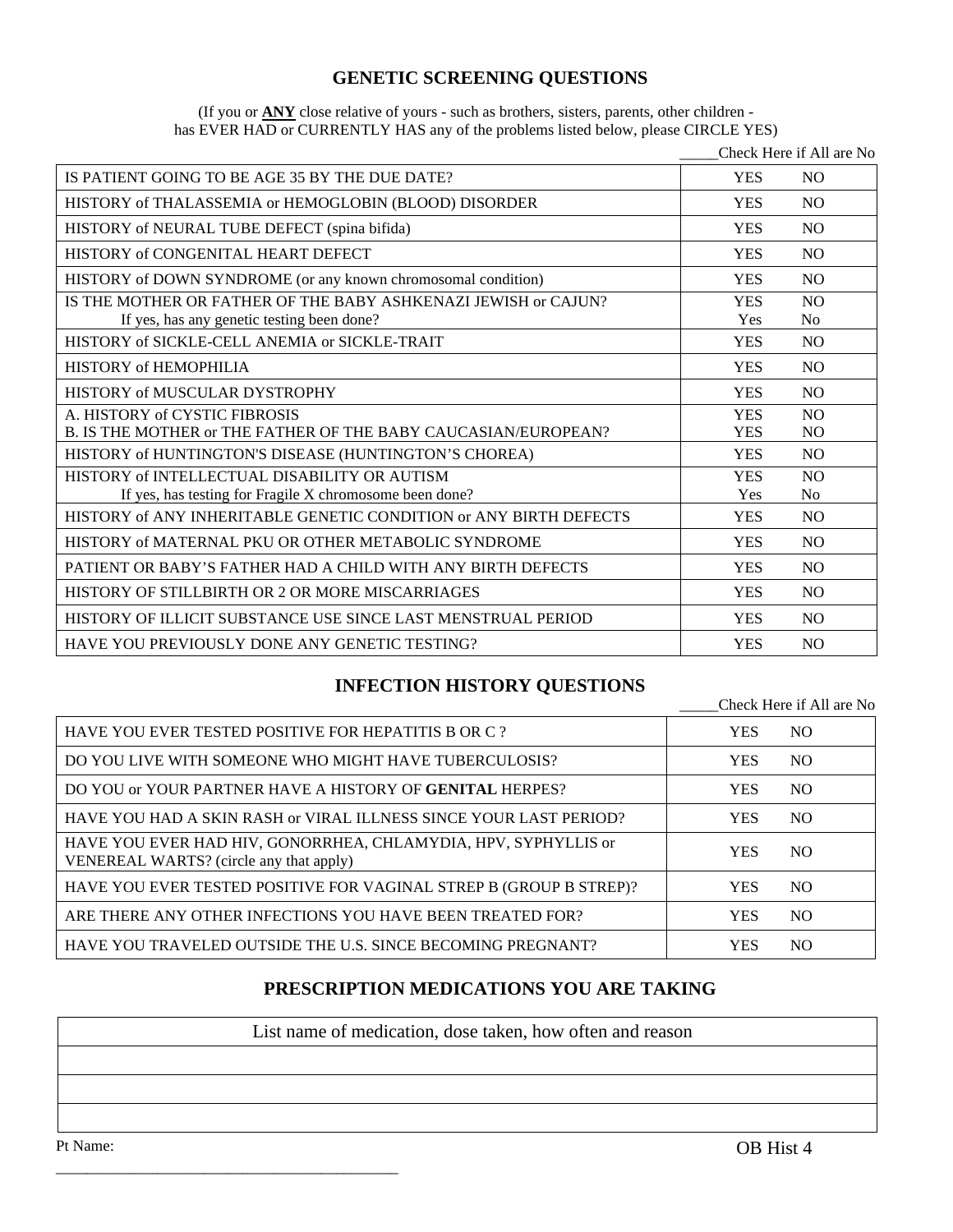# **DRUG STORE MEDICATION, VITAMINS AND SUPPLEMENTS YOU ARE TAKING**

| List name of product and dose taken |
|-------------------------------------|
|                                     |
|                                     |
|                                     |
|                                     |

### **ALLERGIES (circle choices)**

Do you have any known allergies? NO ALLERGIES Allergic to Latex? YES NO

# *If yes, please list all allergies and your allergic reaction*

| <b>Allergic to</b> | <b>Reaction</b> |
|--------------------|-----------------|
|                    |                 |
|                    |                 |

### **FAMILY MEDICAL HISTORY**

*(If ANY close relative of yours - such as maternal and/or paternal grandparents, parents, brothers, and sisters – has EVER HAD or CURRENTLY HAS any of the problems listed below.*

| <b>CONDITION</b>                                                     | Please CIRCLE CONDITION and indicate who has that specific condition. |
|----------------------------------------------------------------------|-----------------------------------------------------------------------|
| 1. DIABETES, HIGH CHOLESTEROL,<br><b>THYROID DISEASE</b>             |                                                                       |
| 2. HIGH BLOOD PRESSURE,<br>HEART ATTACK, STROKE                      |                                                                       |
| 3. TUBERCULOSIS, ASTHMA,<br>OTHER LUNG DISEASE                       |                                                                       |
| 4. BREAST DISEASE,<br><b>BREAST CANCER</b>                           |                                                                       |
| 5. STOMACH, GI or COLON<br><b>DISEASE or CANCER</b>                  |                                                                       |
| 6. KIDNEY DISEASE, KIDNEY STONES                                     |                                                                       |
| 7. GYN DISEASES, OVARIAN CANCER,<br><b>UTERINE FIBROIDS</b>          |                                                                       |
| 8. MUSCULOSKELETAL DISEASE,<br><b>OSTEOPOROSIS</b>                   |                                                                       |
| 9. NEUROLOGIC or NERVOUS SYSTEM<br>DISEASE, MIGRAINES                |                                                                       |
| 10. SEVERE DEPRESSION or OTHER<br>PSYCHIATRIC CONDITION              |                                                                       |
| 11. GENETIC DISEASE or<br><b>BIRTH DEFECTS of ANY KIND</b>           |                                                                       |
| 12. LEUKEMIA, LYMPHOMA or ANY<br><b>BLOOD or BONE MARROW DISEASE</b> |                                                                       |
| <b>13. ANY RELATIVE EVER HAD A</b><br><b>BONE MARROW TRANSPLANT</b>  |                                                                       |
| 14. ANY TYPE of CANCER or<br><b>MALIGNANT TUMORS</b>                 |                                                                       |